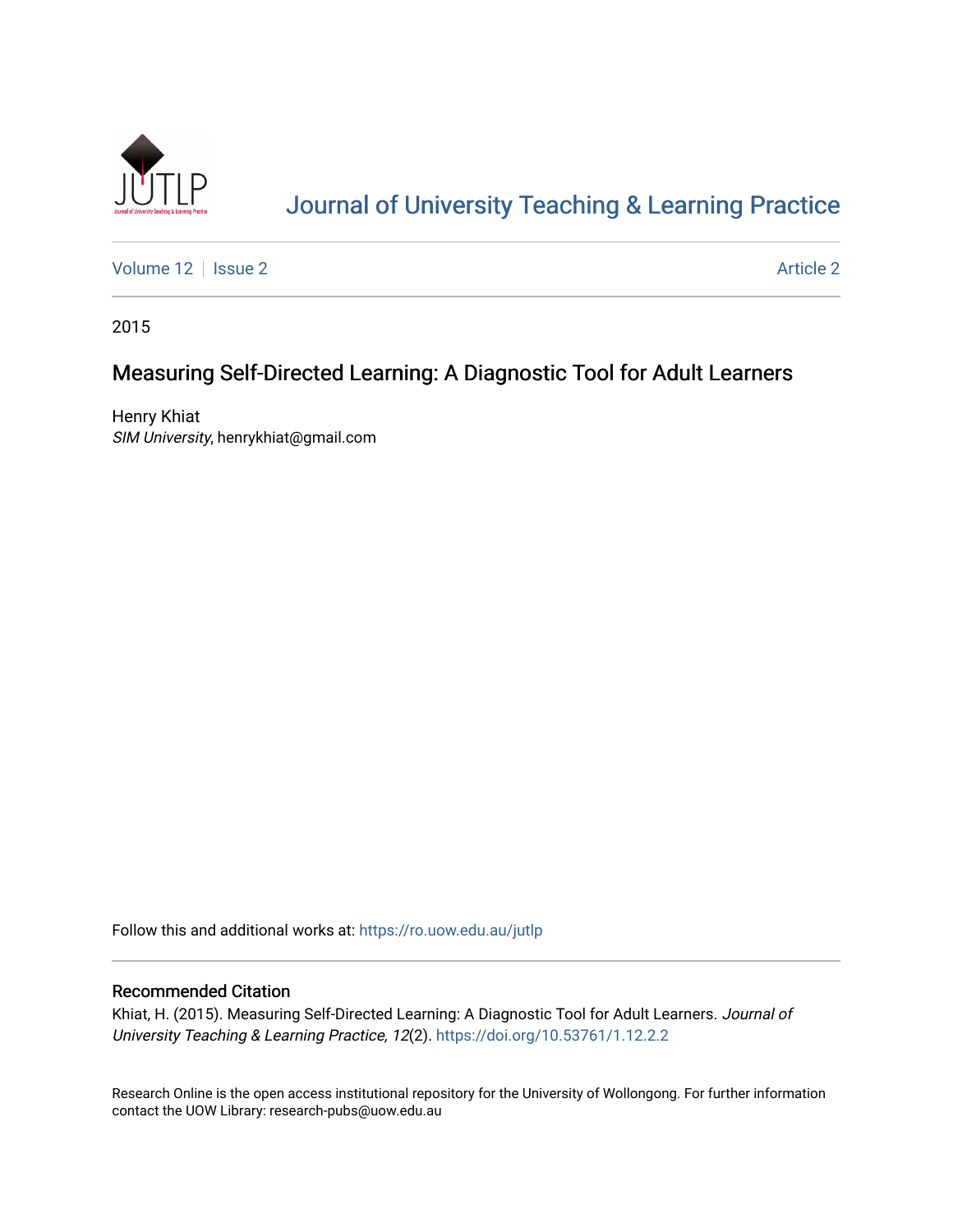# Measuring Self-Directed Learning: A Diagnostic Tool for Adult Learners

# **Abstract**

Self-directed learning is an important form of adult learning (Caffarella, 1993; Knowles, 1975; Knowles, Holton & Swanson, 2005; Merriam, 2001; Merriam & Caffarella, 1999). The strategies of self-directed learning allow adult learners to cope better with their studies while fulfilling family, work and other commitments. This study conceptualised and validated a learning diagnostic test in the context of SIM University (UniSIM), an adult learning institution, in Singapore. The learning diagnostic tool allows the students to identify their strengths and weaknesses in areas of self-directed learning. The study employed a survey research methodology. 1,960 students responded to the survey, and the statistical methods of exploratory and confirmatory factor analysis were used in the analysis. The confirmatory factor analysis showed that the final model of self-directed learning, as actualised through the items of the learning diagnostic tool, has a good fit on the data, thus affirming the strong validity and reliability of the tool. This validated learning diagnostic tool currently serves as one of the student learning support measures to help UniSIM students to be self-directed learners.

# Keywords

factor analysis, learning diagnostics, self-directed learning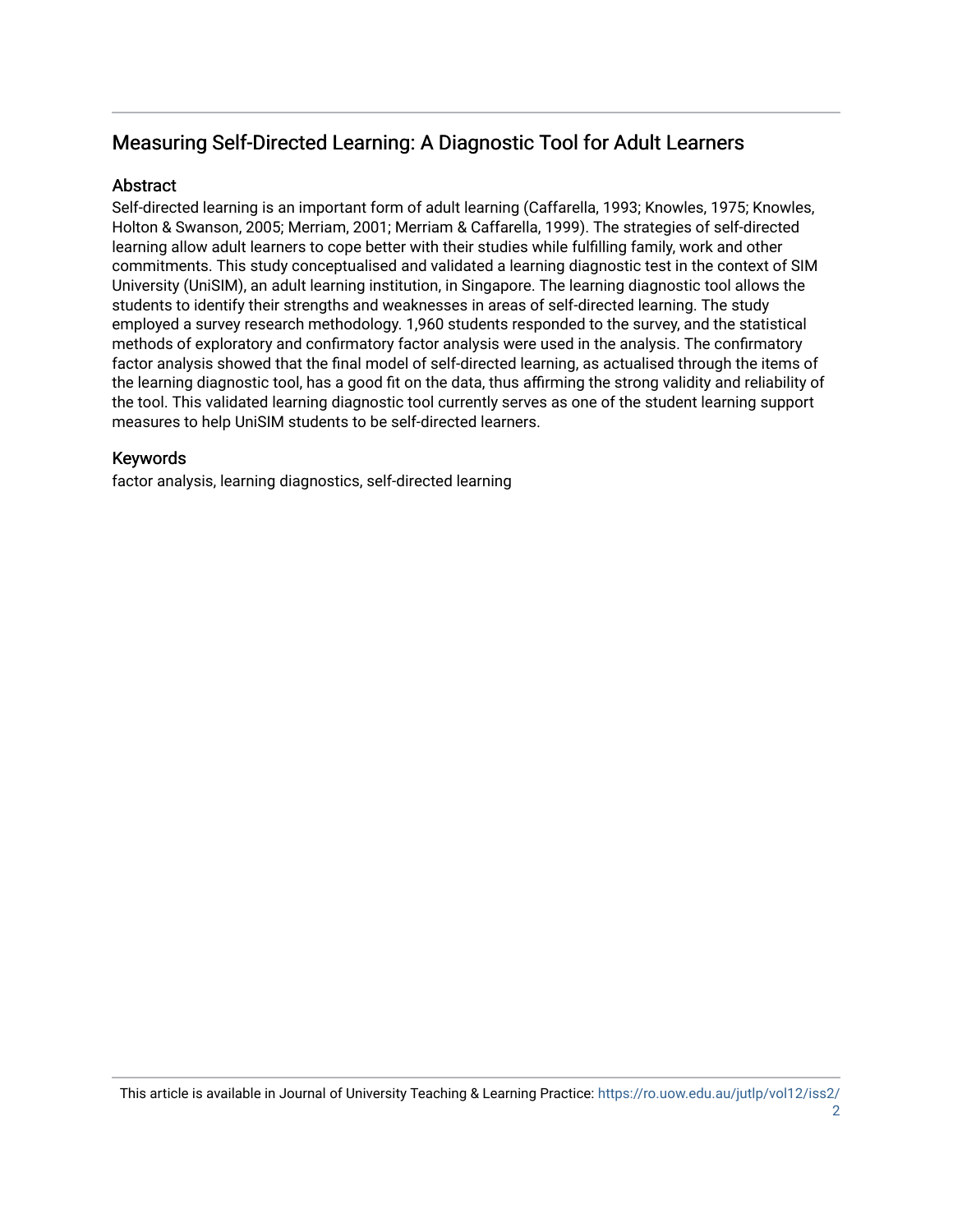

# [Journal of University Teaching & Learning Practice](https://ro.uow.edu.au/jutlp)

[Volume 12](https://ro.uow.edu.au/jutlp/vol12) | [Issue 2](https://ro.uow.edu.au/jutlp/vol12/iss2) Article 2

2015

# Measuring Self-Directed Learning: A Diagnostic Tool for Adult Learners

Henry Khiat SIM University, henrykhiat@unisim.edu.sg

Follow this and additional works at: [https://ro.uow.edu.au/jutlp](https://ro.uow.edu.au/jutlp?utm_source=ro.uow.edu.au%2Fjutlp%2Fvol12%2Fiss2%2F2&utm_medium=PDF&utm_campaign=PDFCoverPages) 

## Recommended Citation

Khiat, H. (2015). Measuring Self-Directed Learning: A Diagnostic Tool for Adult Learners. Journal of University Teaching & Learning Practice, 12(2). [https://ro.uow.edu.au/jutlp/vol12/iss2/2](https://ro.uow.edu.au/jutlp/vol12/iss2/2?utm_source=ro.uow.edu.au%2Fjutlp%2Fvol12%2Fiss2%2F2&utm_medium=PDF&utm_campaign=PDFCoverPages) 

Research Online is the open access institutional repository for the University of Wollongong. For further information contact the UOW Library: research-pubs@uow.edu.au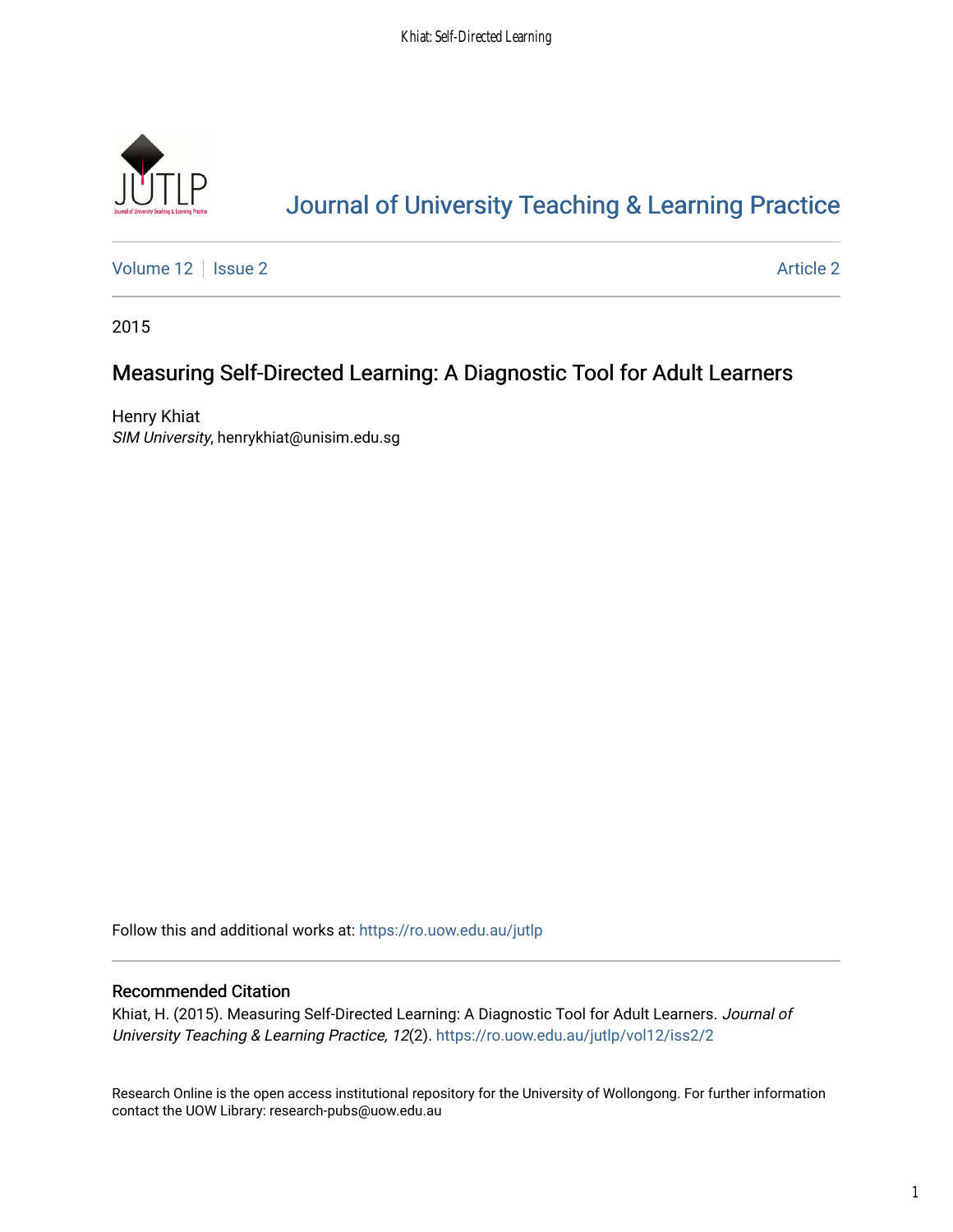# Measuring Self-Directed Learning: A Diagnostic Tool for Adult Learners

## Abstract

Self-directed learning is an important form of adult learning (Caffarella, 1993; Knowles, 1975; Knowles, Holton & Swanson, 2005; Merriam, 2001; Merriam & Caffarella, 1999). The strategies of self-directed learning allow adult learners to cope better with their studies while fulfilling family, work and other commitments. This study conceptualised and validated a learning diagnostic test in the context of SIM University (UniSIM), an adult learning institution, in Singapore. The learning diagnostic tool allows the students to identify their strengths and weaknesses in areas of self-directed learning. The study employed a survey research methodology. 1,960 students responded to the survey, and the statistical methods of exploratory and confirmatory factor analysis were used in the analysis. The confirmatory factor analysis showed that the final model of self-directed learning, as actualised through the items of the learning diagnostic tool, has a good fit on the data, thus affirming the strong validity and reliability of the tool. This validated learning diagnostic tool currently serves as one of the student learning support measures to help UniSIM students to be self-directed learners.

## Keywords

factor analysis, learning diagnostics, self-directed learning

This article is available in Journal of University Teaching & Learning Practice: [https://ro.uow.edu.au/jutlp/vol12/iss2/](https://ro.uow.edu.au/jutlp/vol12/iss2/2) [2](https://ro.uow.edu.au/jutlp/vol12/iss2/2)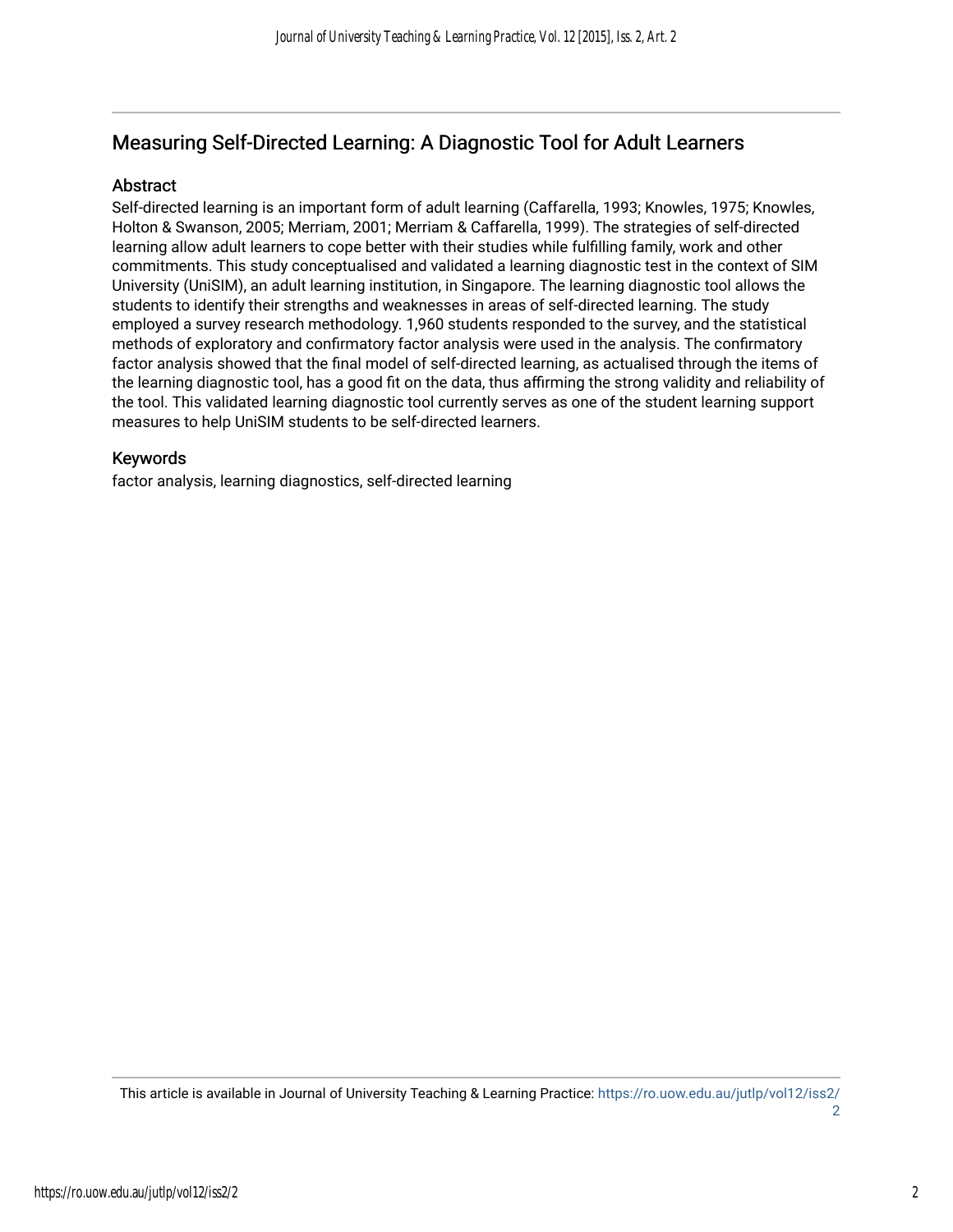## **Introduction**

An adult student is typically a student above 24 years old who is juggling different roles as a student, worker, spouse and/or parent and is at least one year absent from studying in a learning institution (Howell 2001; Vander Zanden 2007). In Singapore, adult learners generally undertake government government-subsidised part-time degrees in one of the three publicly funded universities (National University of Singapore, Nanyang Technological University and Singapore Management University) or Singapore's only private university, SIM University (UniSIM). Others undertake degrees courses offered by foreign universities through private educational institutions. It was in the context of SIM University, which has an enrolment of 14,000 adult learners, that this research was situated.

Self-directed learning is an important form of adult learning (Caffarella 1993; Knowles 1975; Knowles, Holton & Swanson 2005; Merriam 2001; Merriam & Caffarella 1999). Brockett and Hiemstra (1991) proposed that self-directed learning involves a process that centres on the learners assessing their learning needs, securing the relevant learning resources and activities, conducting the planned learning activities and, finally, assessing their resultant learning. For students to be self-directed learners, Doyle (2008, p.69) identified a number of important personal skills they need to master:

- Finding and evaluating quality sources of information
- Identifying important information in quality sources
- Organising information in meaningful ways
- Writing reports and papers
- Managing time
- Remembering what has been learned
- Using problem-solving systems
- Monitoring one's own learning (meta-cognition)

In addition, Candy (1991) and Knox (1986) stated that the types of learning strategies andresources used by self-directed students may be group-based too. The learning resources and activities may include study-group collaboration, internships, online discussion and group learning activities. According to Jossberger, Brand-Gruwel, Boshuizen and Wiel (2010), a self-directed learner can self-regulate their learning. Ambrose, Bridges, DiPietro, Lovett and Norman (2010, pp.192-193) offered a meta-cognitive model for a self-regulation cycle:

- Assess the task at hand, taking into consideration the task's goals and constraints.
- Evaluate their own knowledge and skills, identifying strengths and weaknesses.
- Plan their approach in a way that accounts for the current situation.
- Apply various strategies to enact their plan, monitoring their progress along the way.
- Reflect on the degree to which their current approach is working so that they can adjust and restart the cycle as needed.

This model is somewhat similar to the cycle of self-regulation proposed by Zimmerman (2000) and Pintrich (2004), which consists of a forethought and planning phase, performance-monitoring phases and a performance-reflection phase.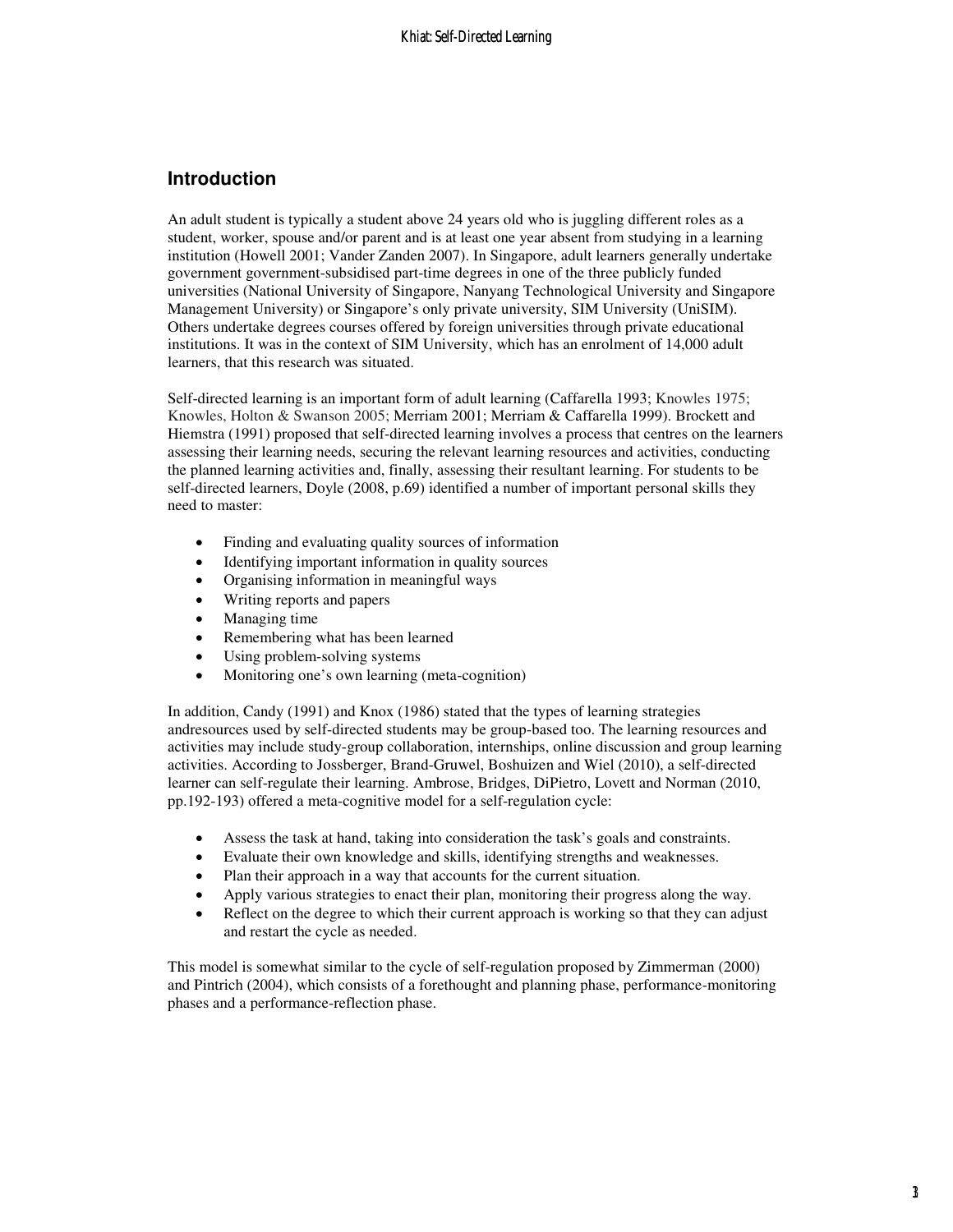The concept of self-directed and self-regulated learning are not distinguished clearly in the literature, and in fact are used interchangeably in many studies (Saks & Leijen 2014). Although there are some theoretical differences between self-directed and self-regulated learning, their fundamental operationalising principles remain the same (Garrison 1997; Jossberger, Brand-Gruwel, Boshuizen & Wiel 2010; Robertson 2011; Saks & Leijen 2014). Since this study focused on strategies to be better learners, instead of theories of self-directed learning, there was no attempt to distinguish between the concepts of self-directed and self-regulated learning.

The sustainability of self-regulated learning depends significantly on the motivation of the learner (Pintrich 2000; Wang & Holcombe 2010; Zimmerman 2008). Learners' motivation guides their determination of the value of the learning tasks and the level of persistence and effort they devote to achieving them (Ommundsen, Haugen & Lund 2005; Wang & Holcombe 2010). Self-regulation processes include goal-setting (Schunk 2001; Grow 1991; Zimmerman 2008), planning the strategies and timelines to achieve the goals (Ambrose et. al. 2010; Pressley & Woloshyn 1995; Schunk 2001; Zimmerman 2008) and flexibly implementing learning strategies (Ambrose et. al. 2010; Paris & Paris 2001; Zimmerman 2008). The strategies used to achieve the learning goals may include (among others) reading, writing, listening, asking, note-taking, memorisation techniques and collaborating with peers (Ambrose et. al. 2010; Doyle 2008; Grow 1991; Hofer, Yu & Pintrich 1998; Newman 2008; Weimer 2002). These strategies are generally similar to those proposed by authors who studied self-directed learning, since their fundamental operationalising principles are generally similar.

Learners' level of self-regulation is found to be positively correlated to their academic performance, motivation and persistence (Baker, Chard, Ketterlin-Geller, Apichatabutra & Doabler 2009; Schunk 1996; Cleary, Platten & Nelson 2008; Zimmerman & Kitsantas 1999). Courses on study skills that are designed to increase students' self-regulation are effective in preparing them for school learning (Byrd & McDonald 2005; Cofer & Somers 2000; Derby & Smith 2004; Perels, Dignath & Schmitz 2009; Wigfield, Guthrie, Perencevich, Taboada, Klauda, McRae & Barbosa 2008). Therefore, it is important that students learn the relevant self-regulation or self-directed learning skills and strategies to be successful. To increase and enhance the strategies they can used to improve their self-direction or self-regulation in learning, other than personal discovery, which is usually long and frustrating (Zimmerman 2000), useful strategies can be imparted to them through direct instruction (Zimmerman 2008), guided and independent practice (Lee, McInerney & Liem 2010), instructor feedback (Duijnhouwer, Prins & Stokking 2010; Labuhn, Zimmerman & Hasselhorn 2010), peer support (Patrick, Ryan & Kaplan 2007) and pedagogical adaptation (Gibson, Hauf & Long 2011; Graham & Harris 2005).

In the context of UniSIM, a number of resources and workshops help adult students build up their repertoire of self-directed learning strategies. However, the students might not know the strategies of self-directed learning in which they are strong or weak. Only when the students know which of the self-directed learning skills they are lacking can they use the available resources effectively. Therefore, this study aimed to help UniSIM student identify their strengths and weaknesses in selfdirected learning by designing and validating a learning diagnostic tool in the context of UniSIM.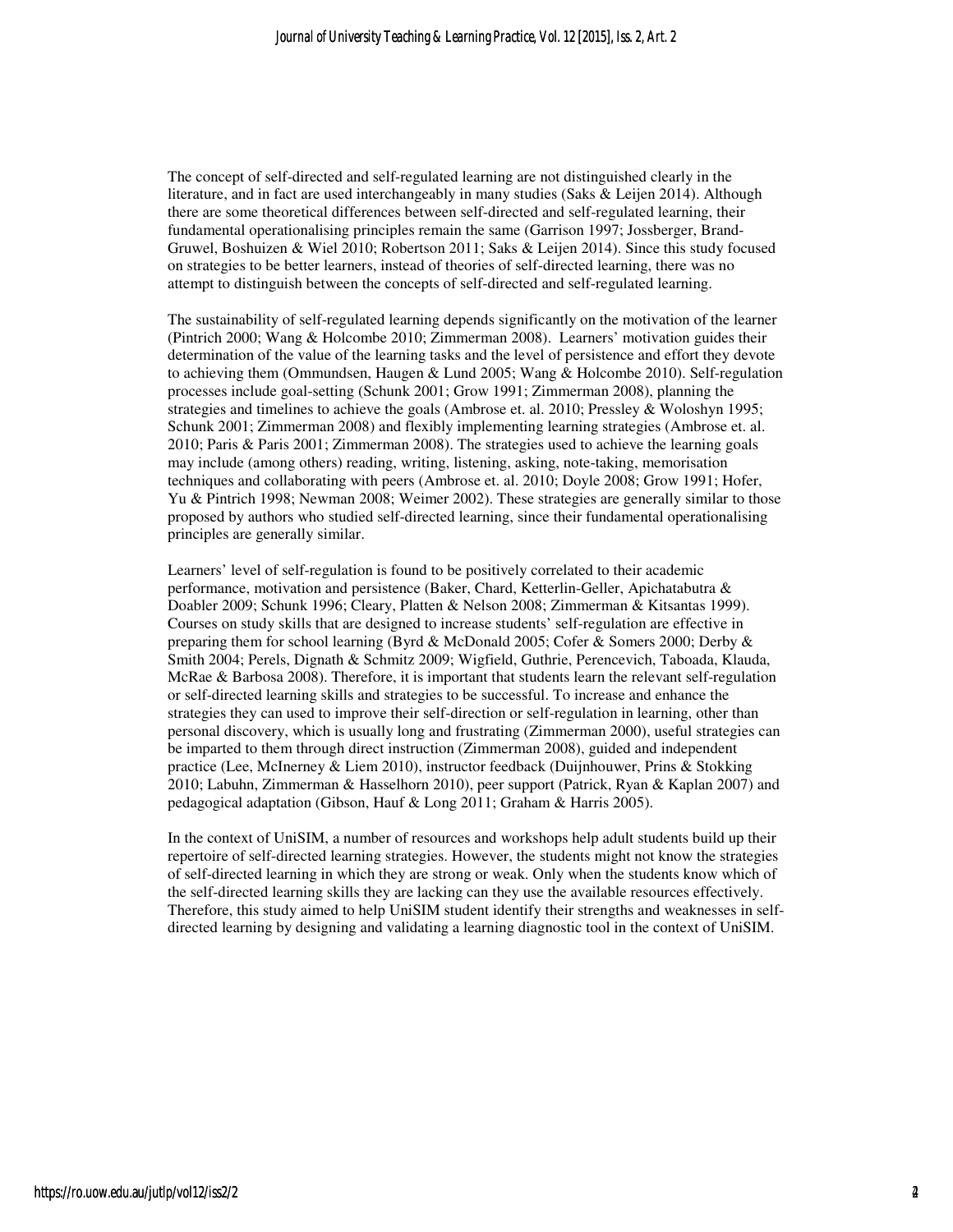# **Methodology**

#### **Data collection**

To understand UniSIM students' learning patterns and needs, an invitation to participate in an anonymous and voluntary online survey was sent to 12,698 students from 22 July 2013 to 9 September 2013. A total of 1,695 students responded to the survey (a 13.4% response rate), and 1,219 students completed it. The survey contained items that were designed to hypothetically measure students' level of competence in self-directed learning skills. The respondents were randomly selected into two groups in the process of validating the learning diagnostic tool. One group consisted of 741 respondents (to ensure an acceptable ratio of subjects to variables) whose data was used in the exploratory factor analysis process to reduce the items in the original list of items that had been hypothesised to measure different competence levels of students' self-directed skills. The other group consisted of 478 respondents whose data were used in the confirmatory factor analysis process to confirm the conceptual structure of students' self-directed learning skills competence in the context of UniSIM, thus further validating the questionnaire.

#### **Design of tool items**

From the literature review conducted in this study, 70 conceptualised items were formulated in the questionniare to measure different aspects of self-directed learning skills. They were then checked for content validity by faculty members in the Teaching and Learning Centre at UniSIM.

#### **Validation of tool items**

The validation process for the tool items was conducted through factor analysis. The ratio of subjects to variables in this factor analysis process was 10:6. The extraction method Principal Axis Factoring and Oblimin's rotation method were used in the analysis. The original list of items**,** each item evaluated on a scale of 1 (Strongly Disagree) to 7 (Strongly Agree) used in the factor analysis is shown in Table 1.

| No.                         | <b>Item</b>                                                                                       |
|-----------------------------|---------------------------------------------------------------------------------------------------|
| -1                          | I can see the benefits for my work and/or personal development from completing the<br>program.    |
| $\mathcal{D}_{\mathcal{L}}$ | I do not monitor how much I have achieved in terms of learning at each stage of a course.         |
| 3                           | I know what I want to achieve in terms of learning from the program.                              |
| $\overline{4}$              | I am at a loss as to what I should be learning over the duration of a course.                     |
| 5                           | I set targets to achieve for assignments and examinations for each course.                        |
| 6                           | I do not know why I chose the degree program I have enrolled in.                                  |
| 7                           | I find time to study the learning materials and/or resources in a course.                         |
| 8                           | I do not know what I'm supposed to be doing whenever I sit down to study.                         |
| 9                           | I feel that I have too much to accomplish in terms of learning towards the end of each<br>course. |
| 10                          | I do not submit my assignments on time.                                                           |
| 11                          | I plan what I need to learn in a course.                                                          |

**Table 1: Original list of items used in the factor analysis**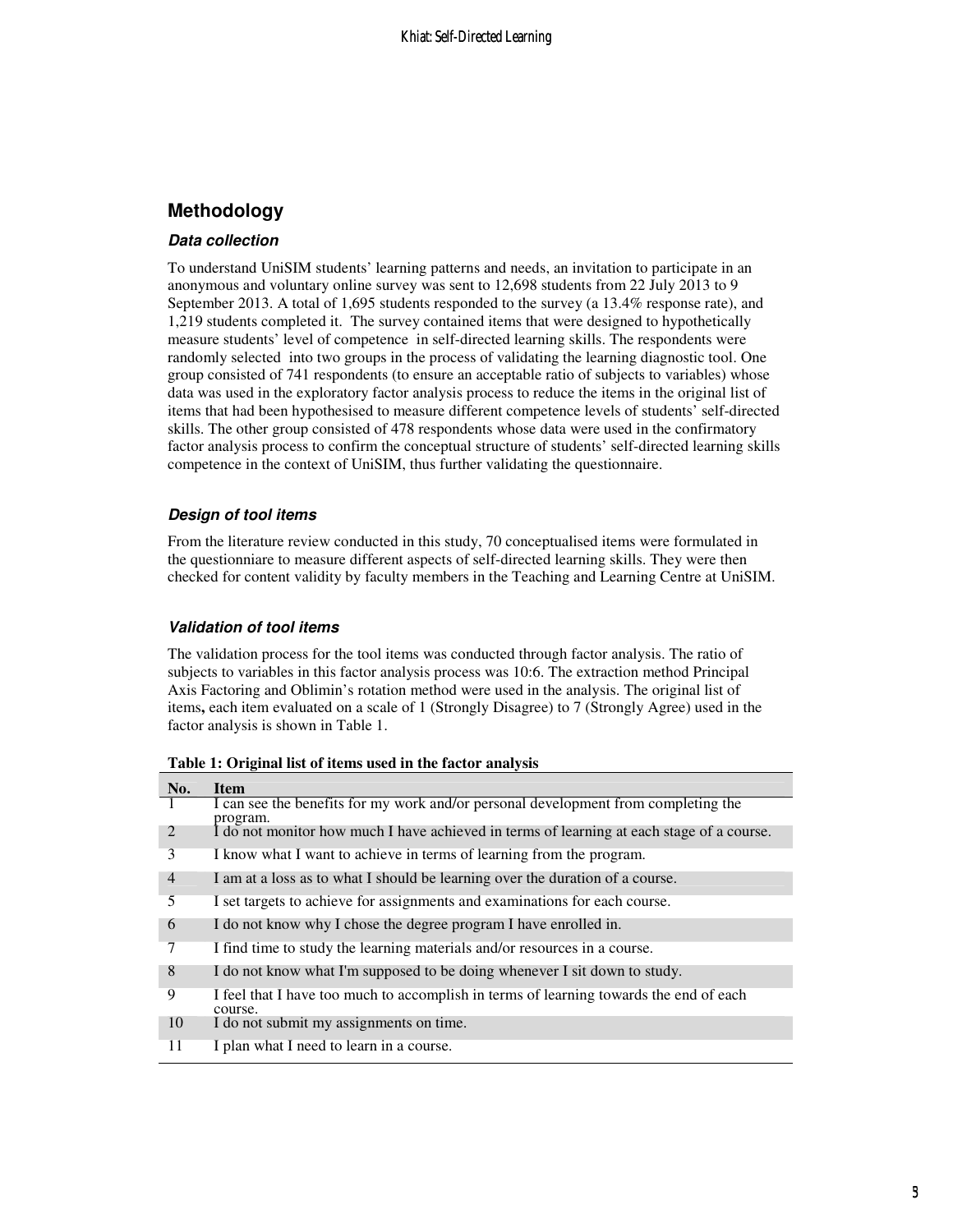| 12 | I set aside enough time to study for examinations and/or do the assignments in a course.  |
|----|-------------------------------------------------------------------------------------------|
| 13 | I persist in finishing uncompleted study tasks as quickly as possible.                    |
| 14 | I keep postponing my study tasks designated in a course.                                  |
| 15 | I find studying for the course is of high priority for me.                                |
| 16 | I prefer to do other things than study the learning materials or resources.               |
| 17 | I find excuses for not studying for courses.                                              |
| 18 | I follow my study schedule.                                                               |
| 19 | I do not understand what my instructor says during online presentations.                  |
| 20 | I do not know how to pick up important information during online presentations.           |
| 21 | I cannot focus during online presentations.                                               |
| 22 | I do the required reading before online presentations.                                    |
| 23 | I can follow the pace of online presentations.                                            |
| 24 | I reflect on what I have learnt during online presentations.                              |
| 25 | I do not understand the assigned readings.                                                |
| 26 | I cannot relate the content of the readings to the course objectives.                     |
| 27 | I relate the content of the learning materials or resources to my work or life.           |
| 28 | I understand what I have written in my own notes taken in seminars or online              |
| 29 | presentations.<br>I do not know how to make notes from my readings.                       |
| 30 | My notes are sufficient to help me prepare for examinations/assignments.                  |
| 31 | I do well on my assignments.                                                              |
| 32 | I do not know what is required in my assignments.                                         |
| 33 | I do not know how to write my assignments.                                                |
| 34 | I am able to present the information in my assignments clearly.                           |
| 35 | The information I gathered for my assignments is relevant.                                |
| 36 | I do not know what information to search for in doing my assignments.                     |
| 37 | I learn from my instructor and peers during online discussions.                           |
| 38 | I do not know how to prepare for online discussions.                                      |
| 39 | I can follow the content of threaded discussions.                                         |
| 40 | I do not know what to write in response to discussion topics posted on discussion forums. |
| 41 | I love attending seminars.                                                                |
| 42 | I am physically drained when I am studying.                                               |
| 43 | I feel motivated whenever I am studying.                                                  |
| 44 | I fear not doing well on my assignments/assessments.                                      |
| 45 | I am demoralised when I do not meet the expectations I set for myself in my studies.      |
| 46 | I do not worry about not submitting my assignment on time.                                |
| 47 | I do not understand what my instructor says during the seminar sessions.                  |
| 48 | I do not know how to pick up important information during seminars.                       |
| 49 | I cannot focus during seminars.                                                           |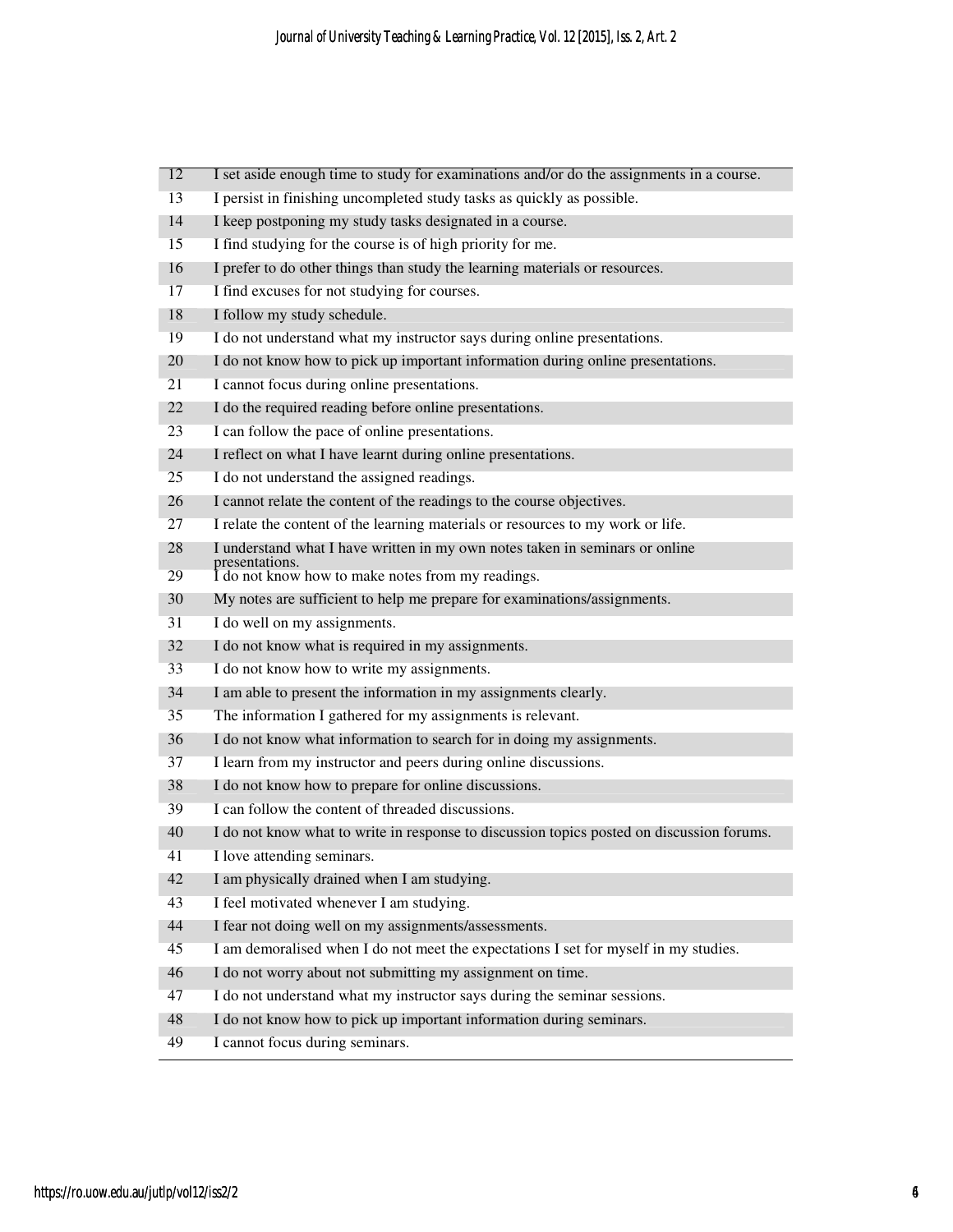| 50 | I do the required reading before seminars.                                                              |
|----|---------------------------------------------------------------------------------------------------------|
| 51 | I learn from my instructor and peers during seminars.                                                   |
| 52 | I reflect on what I have learnt during seminars.                                                        |
| 53 | I can remember the required facts and knowledge during tests and examinations.                          |
| 54 | I am nervous during tests and examinations.                                                             |
| 55 | I am able to complete all the questions in tests and examinations.                                      |
| 56 | I do not understand what is required of me when tackling the questions in tests and<br>examinations.    |
| 57 | I do poorly in tests and examinations.                                                                  |
| 58 | I feel confident when taking tests and examinations.                                                    |
| 59 | The internet makes my life more interesting.                                                            |
| 60 | I try to avoid study work that needs computers.                                                         |
| 61 | I use social media such as Facebook, Twitter, internet forums etc. regularly.                           |
| 62 | I feel intimidated whenever I use the internet.                                                         |
| 63 | I have problems using computer software and hardware.                                                   |
| 64 | I am very comfortable using a computer.                                                                 |
| 65 | The internet provides me with a wealth of resources for my assignments.                                 |
| 66 | I do not know how to evaluate and extract relevant information from the internet for my<br>assignments. |
| 67 | I am able to use the information I gathered in my assignments meaningfully.                             |
| 68 | I do not know how to use the library resources.                                                         |
| 69 | I spend too much time researching information for my assignments.                                       |
| 70 | The library resources are very useful for researching my assignments.                                   |

The Kaiser-Meyer-Olkin Measure of Sampling Adequacy was 0.858, and the Bartlett's Test of Sphericity was significant ( $\chi^2$  (325) = 7861.886, *p* < .05). The determination of the correlation matrix was approximately 0.0000212. There were two (0.0%) non-redundant residuals between observed and reproduced correlations with absolute values greater than 0.05. A 10-factor solution (Table 2) was produced; it accounted for 60.04% of the variation in the data. Forty-four items were removed from the original list of items.

#### **Table 2: Pattern matrix of the 10-factor solution**

**Pattern Matrix<sup>a</sup>**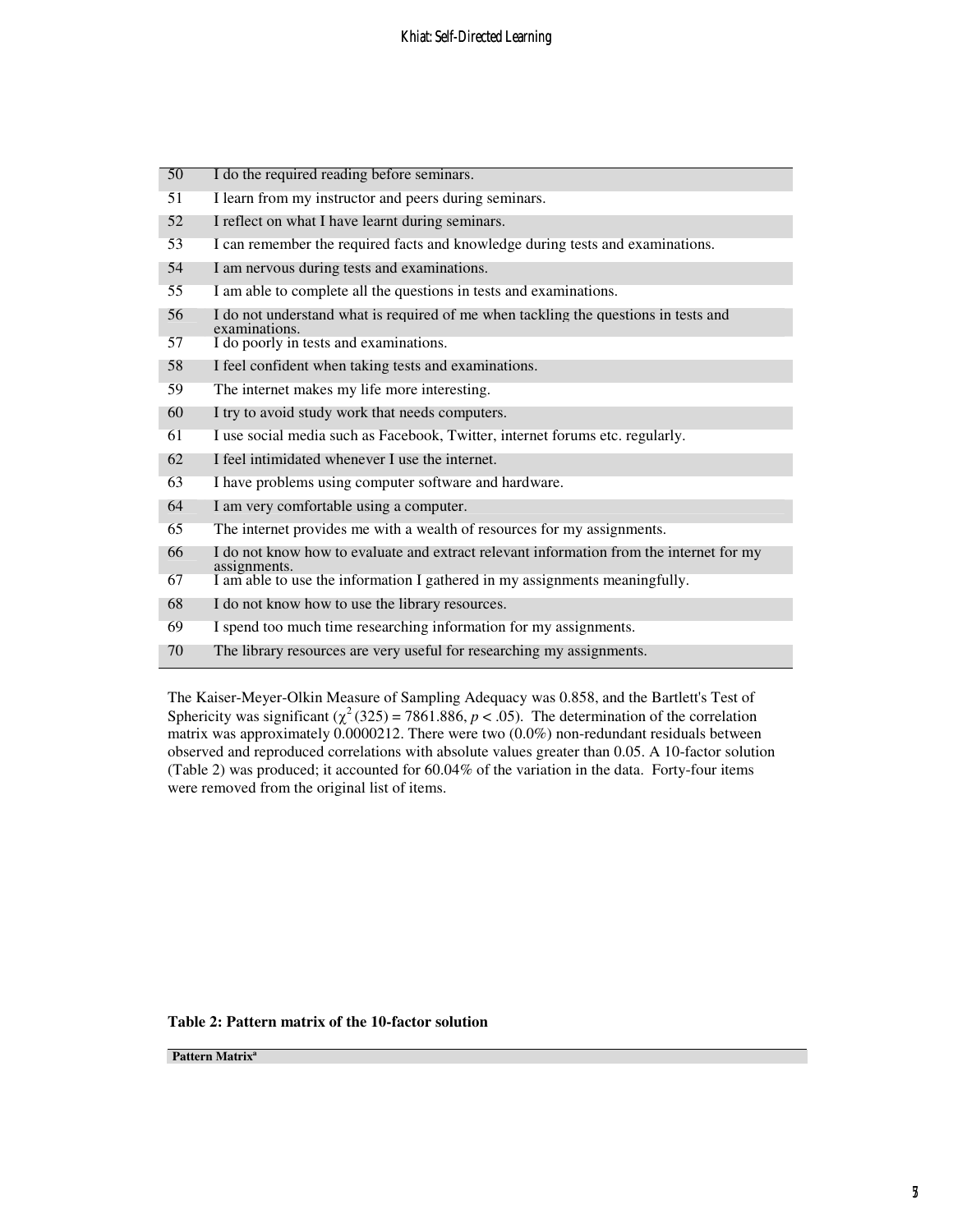|                                                     | Factor       |                |      |                |         |          |      |            |      |         |
|-----------------------------------------------------|--------------|----------------|------|----------------|---------|----------|------|------------|------|---------|
|                                                     | $\mathbf{1}$ | $\overline{2}$ | 3    | $\overline{4}$ | 5       | 6        | 7    | 8          | 9    | 10      |
| Cronbach's Alpha Coefficient                        |              | .783 .860      | .721 | .782           | .791    | .816     | .662 | .859       | .697 | .749    |
| The information I gathered for my assignments is    | .851         |                |      |                |         |          |      |            |      |         |
| relevant. $(F1.1)$                                  |              |                |      |                |         |          |      |            |      |         |
| I am able to present the information in my          |              |                |      |                |         |          |      |            |      |         |
| assignment clearly. (F1.2)                          | .716         |                |      |                |         |          |      |            |      |         |
| I do not know how to pick up important              |              | .851           |      |                |         |          |      |            |      |         |
| information during online presentations. (F2.1)     |              |                |      |                |         |          |      |            |      |         |
| I do not understand what my instructor says during  |              |                |      |                |         |          |      |            |      |         |
| online presentations. (F2.2)                        |              | .803           |      |                |         |          |      |            |      |         |
| I cannot focus during online presentations (F2.3)   |              | .768           |      |                |         |          |      |            |      |         |
| I fear not doing well for my                        |              |                |      |                |         |          |      |            |      |         |
| assignments/assessments. (F3.1)                     |              |                | .769 |                |         |          |      |            |      |         |
| I am demoralised when I do not meet the             |              |                | .709 |                |         |          |      |            |      |         |
| expectations I set for myself in my studies. (F3.2) |              |                |      |                |         |          |      |            |      |         |
| I feel intimidated whenever I use the internet.     |              |                |      |                |         |          |      |            |      |         |
| (F4.1)                                              |              |                |      | .854           |         |          |      |            |      |         |
| I have problems using computer software and         |              |                |      | .802           |         |          |      |            |      |         |
| hardware. (F4.2)                                    |              |                |      |                |         |          |      |            |      |         |
| I try to avoid study work that needs computers.     |              |                |      |                |         |          |      |            |      |         |
| (F4.3)                                              |              |                |      | .554           |         |          |      |            |      |         |
| I find excuses for not studying for courses. (F5.1) |              |                |      |                | $-955$  |          |      |            |      | $-.102$ |
| I prefer to do other things than study the learning |              |                |      |                | $-.596$ |          |      |            |      |         |
| materials or resources. (F5.2)                      |              |                |      |                |         |          |      | .114 -.131 |      |         |
| I keep postponing my study tasks designated in a    |              |                |      |                | $-.478$ |          |      |            |      | .181    |
| course. $(F5.3)$                                    |              |                |      |                |         |          |      |            |      |         |
| I do not know how to prepare for online             |              |                |      |                |         | $-.810$  |      |            |      |         |
| discussion. $(F6.1)$                                |              |                |      |                |         |          |      |            |      |         |
| I do not know what to write in response to the      |              |                |      |                |         |          |      |            |      |         |
| discussion topics posted on discussion forums.      |              |                |      |                |         | $-0.785$ |      |            |      |         |
| (F6.2)                                              |              |                |      |                |         |          |      |            |      |         |
| I learn from my instructor and peers during         |              |                |      |                |         |          | .772 |            |      |         |
| seminars. (F7.1)                                    |              |                |      |                |         |          |      |            |      |         |
| I reflect on what I have learnt during seminars.    |              |                |      |                |         |          | .470 |            |      | .277    |
| (F7.2)                                              |              |                |      |                |         |          |      |            |      |         |
| I love attending seminars. (F7.3)                   |              |                |      |                | $-.122$ |          | .462 |            |      |         |
| I cannot relate the content of the readings to the  |              |                |      |                |         |          |      | $-.920$    |      |         |
| course objectives. (F8.1)                           |              |                |      |                |         |          |      |            |      |         |
| I do not understand the assigned readings. (F8.2)   |              |                |      |                |         |          |      | $-766$     |      |         |
| I do poorly in tests and examinations. (F9.1)       |              |                |      |                |         |          |      |            | .867 |         |
| I feel confident when taking tests and              | .178         |                | .131 |                |         |          |      |            | .399 | .144    |
| examinations. (F9.2)                                |              |                |      |                |         |          |      |            |      |         |
| I plan what I need to learn in a course. (F10.1)    |              |                |      |                |         |          |      |            |      | .693    |
| I set targets to achieve for assignments and        | .110         |                |      |                |         |          |      |            | .109 | .507    |
| examinations for each course. (F10.2)               |              |                | .270 |                |         |          |      |            |      |         |
| I set aside enough time to study for examinations   |              |                |      |                |         |          |      |            |      | .494    |
| and/or do the assignments in a course. (F10.3)      |              |                |      |                |         |          |      |            |      |         |
| I find time to study the learning materials and/or  |              |                |      |                |         |          |      |            |      | .484    |
| resources in a course. (F10.4)                      |              |                |      |                |         |          |      |            |      |         |

Extraction method: Principal Axis Factoring

Rotation method: Oblimin with Kaiser Normalisation.<sup>a</sup>

a. Rotation converged in 10 iterations.<br>b. Coefficients less than 0.100 were no

Coefficients less than 0.100 were not reflected in the table.

Each pattern coefficient of the solution was at least 0.462, and a mean pattern coefficient of 0.698 was obtained for all factors, with a minimum of 0.545 for factor individually. The reliability of each factor was expressed by a Cronbach's alpha coefficient of at least 0.662. The correlation between the factors was not more than 0.531.In summary, the list of hypothesised tool items used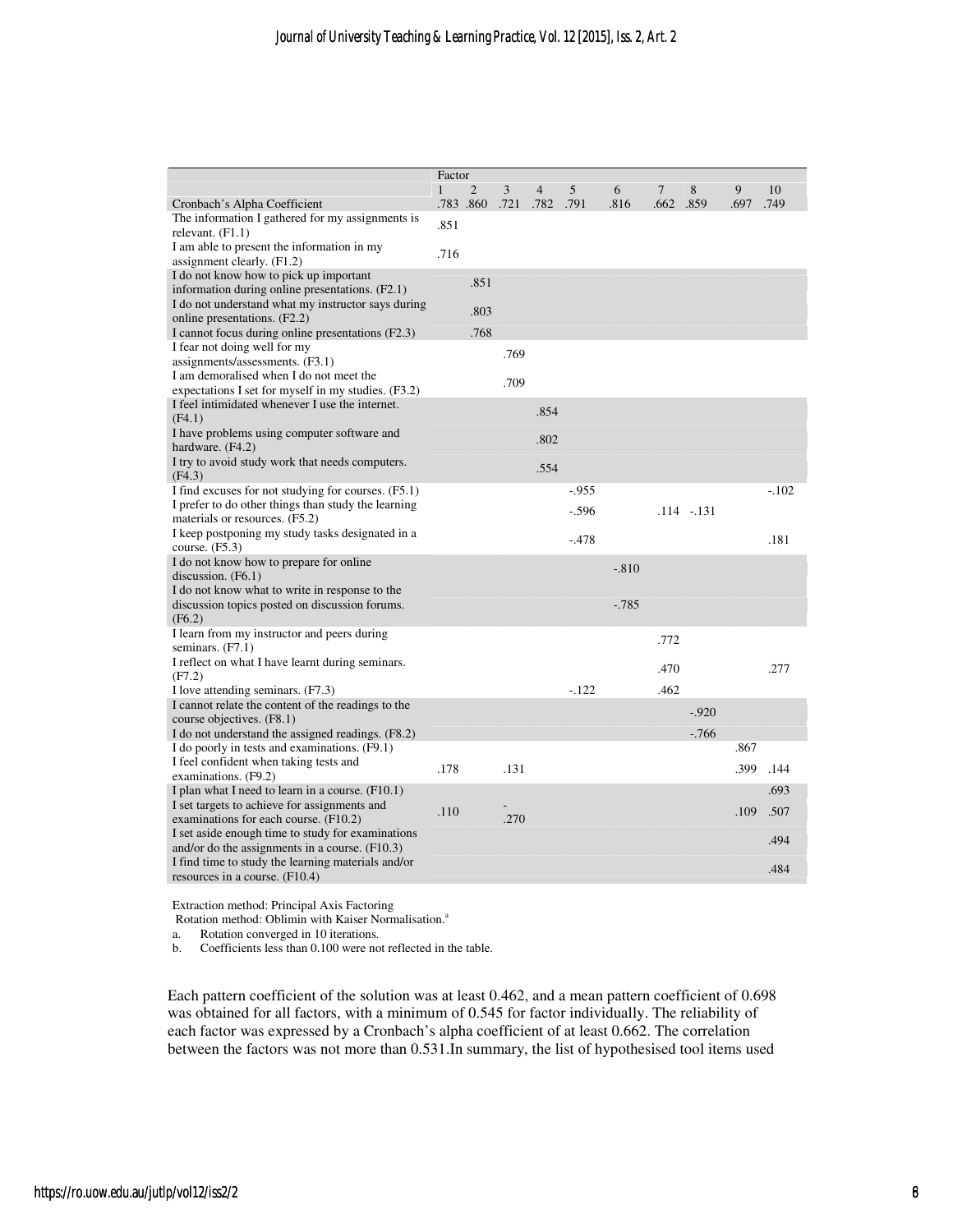to measure self-directed learning skills in this study was reduced to a 10-factor model with 26 items. The model's adequacy, content validity, discriminant validity, convergent validity and reliability were evaluated and assured in general.

#### **Fit evaluation of the model**

This stage evaluated the fit of the 10-factor model in understanding the learning needs of students in terms of their self-directed learning skills. The 10-factor model exihibited a good fit with  $\chi^2$  $(254) = 474.907$ , CFI = 0.952, RMSEA = 0.043 and RMR = 0.078. All the error variances were statistically significant. Below is the diagrammatic representation of the factors.



**Figure 1: Diagrammatic presentation of the 10-factor solution** 

In summary, the fit of the model was good, and it could be expected that it would sufficiently and validly represent the types of self-directed learning skills experienced by the students in the context of UniSIM.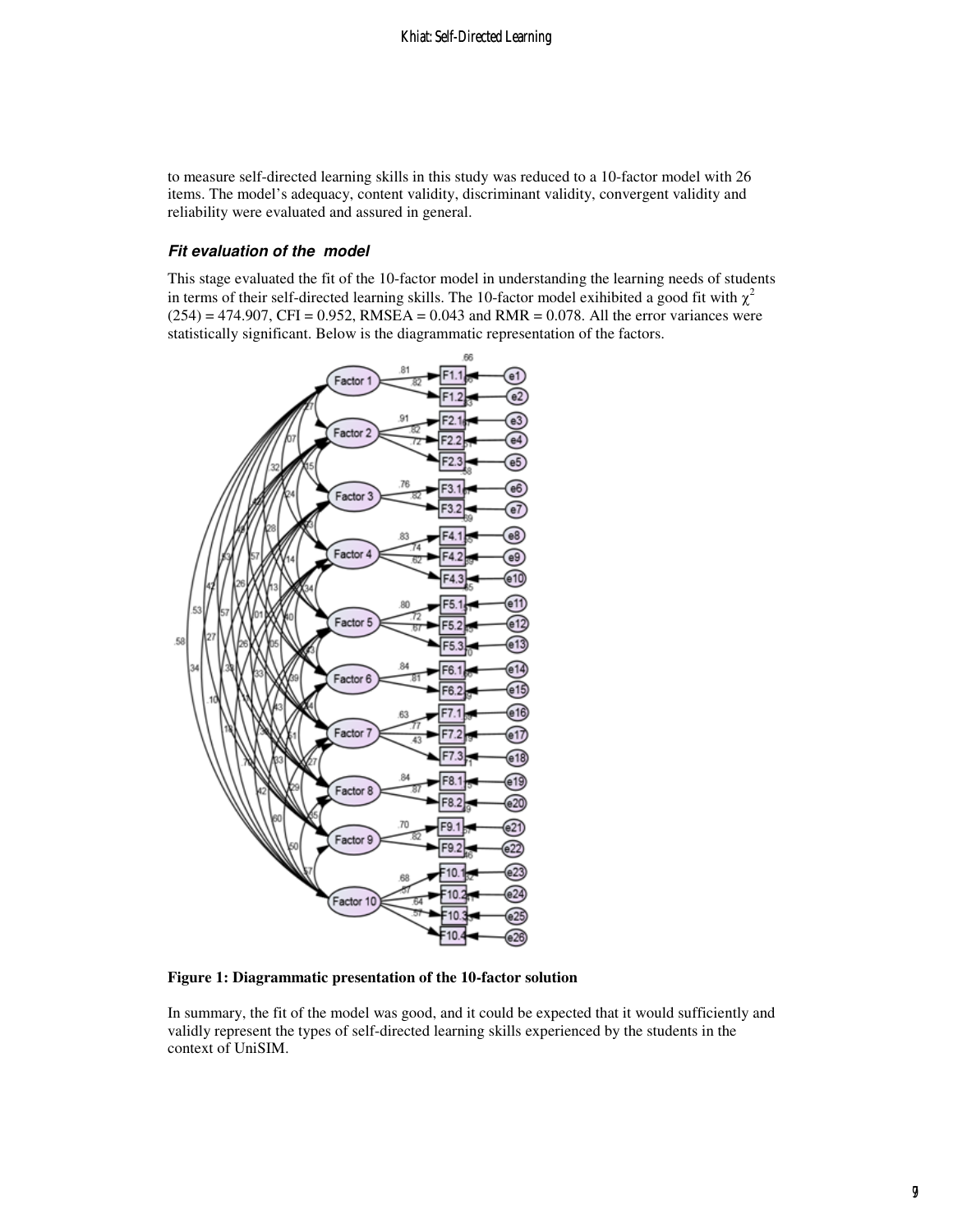#### **Naming of factors**

To facilitate the implementation of the diagnostic tool, the various factors were named as shown in Table 3.

**Table 3: Names of the factors** 

| <b>FACTOR</b>  | <b>ITEM</b>                                                                                                             | <b>NAME</b>          | <b>DEFINITION</b>                                 |
|----------------|-------------------------------------------------------------------------------------------------------------------------|----------------------|---------------------------------------------------|
|                | The information I gathered for my assignments is relevant.                                                              | Assignment           | Ability to plan, do and                           |
|                | (F1.1)                                                                                                                  | Management           | score well in the Tutor                           |
|                | I am able to present the information in my assignment clearly.                                                          |                      | marked Assignments and                            |
|                | (F1.2)                                                                                                                  |                      | Group Based Assignments                           |
| $\overline{2}$ | I do not know how to pick up important information during                                                               | Online Learning      | Ability to learn from online                      |
|                | online presentations. (F2.1)                                                                                            | Proficiency          | synchronous and                                   |
|                | I do not understand what my instructor says during online                                                               |                      | asynchronous lectures and                         |
|                | presentations. (F2.2)                                                                                                   |                      | video lectures                                    |
|                | I cannot focus during online presentations (F2.3)                                                                       |                      |                                                   |
| 3              | I fear not doing well for my assignments/assessments. (F3.1)                                                            | <b>Stress</b>        | Ability to handle                                 |
|                | I am demoralised when I do not meet the expectations I set for Management                                               |                      | academic stress                                   |
|                | myself in my studies. (F3.2)                                                                                            |                      |                                                   |
| $\overline{4}$ | I feel intimidated whenever I use the internet. (F4.1)                                                                  | Technical            | Ability in handling UniSIM                        |
|                | I have problems using computer software and hardware.                                                                   | Proficiency          | learning management                               |
|                | (F4.2)                                                                                                                  |                      | system                                            |
|                | I try to avoid study work that needs computers. (F4.3)                                                                  |                      |                                                   |
| 5              | I find excuses for not studying for courses. (F5.1)                                                                     | Procrastination      | Ability to manage                                 |
|                | I prefer to do other things than study the learning materials or                                                        | Management           | procrastination in learning                       |
|                | resources. (F5.2)                                                                                                       |                      |                                                   |
|                | I keep postponing my study tasks designated in a course.                                                                |                      |                                                   |
|                | (F5.3)                                                                                                                  |                      |                                                   |
| 6              | I do not know how to prepare for online discussions. (F6.1)                                                             | Online<br>Discussion | Ability to do well in online<br>discussion forums |
|                | I do not know what to write in response to discussion topics                                                            | Proficiency          |                                                   |
| $\tau$         | posted on the discussion forums. (F6.2)                                                                                 |                      | Seminar Learning Ability to learn during          |
|                | I learn from my instructor and peers during seminars. (F7.1)<br>I reflect on what I have learnt during seminars. (F7.2) | Proficiency          | seminars                                          |
|                | I love attending seminars. (F7.3)                                                                                       |                      |                                                   |
| 8              | I cannot relate the content of the readings to the course                                                               | Comprehension        | Ability to understand                             |
|                | objectives. (F8.1)                                                                                                      | Competence           | readings and make study                           |
|                | I do not understand the assigned readings. (F8.2)                                                                       |                      | notes                                             |
| 9              | I do poorly in tests and examinations. (F9.1)                                                                           | Examination          | Ability to plan, do and                           |
|                | I feel confident when taking tests and examinations. (F9.2)                                                             | Management           | score well in examinations                        |
| 10             | I plan what I need to learn in a course. (F10.1)                                                                        | Time                 | Ability to utilise study time                     |
|                | I set targets to achieve for assignments and examination for                                                            | Management           | effectively                                       |
|                | each course. (F10.2)                                                                                                    |                      |                                                   |
|                | I set aside enough time to study for examinations and/or do                                                             |                      |                                                   |
|                | the assignments in a course. (F10.3)                                                                                    |                      |                                                   |
|                | I find time to study the learning materials and/or resources in                                                         |                      |                                                   |
|                | a course. $(F10.4)$                                                                                                     |                      |                                                   |
|                |                                                                                                                         |                      |                                                   |

#### **Tool-delivery platform**

This tool was developed as an Excel-based application. The 26 items in the 10-factor model developed through the factor-analytic process were used in the diagnostic tool. After students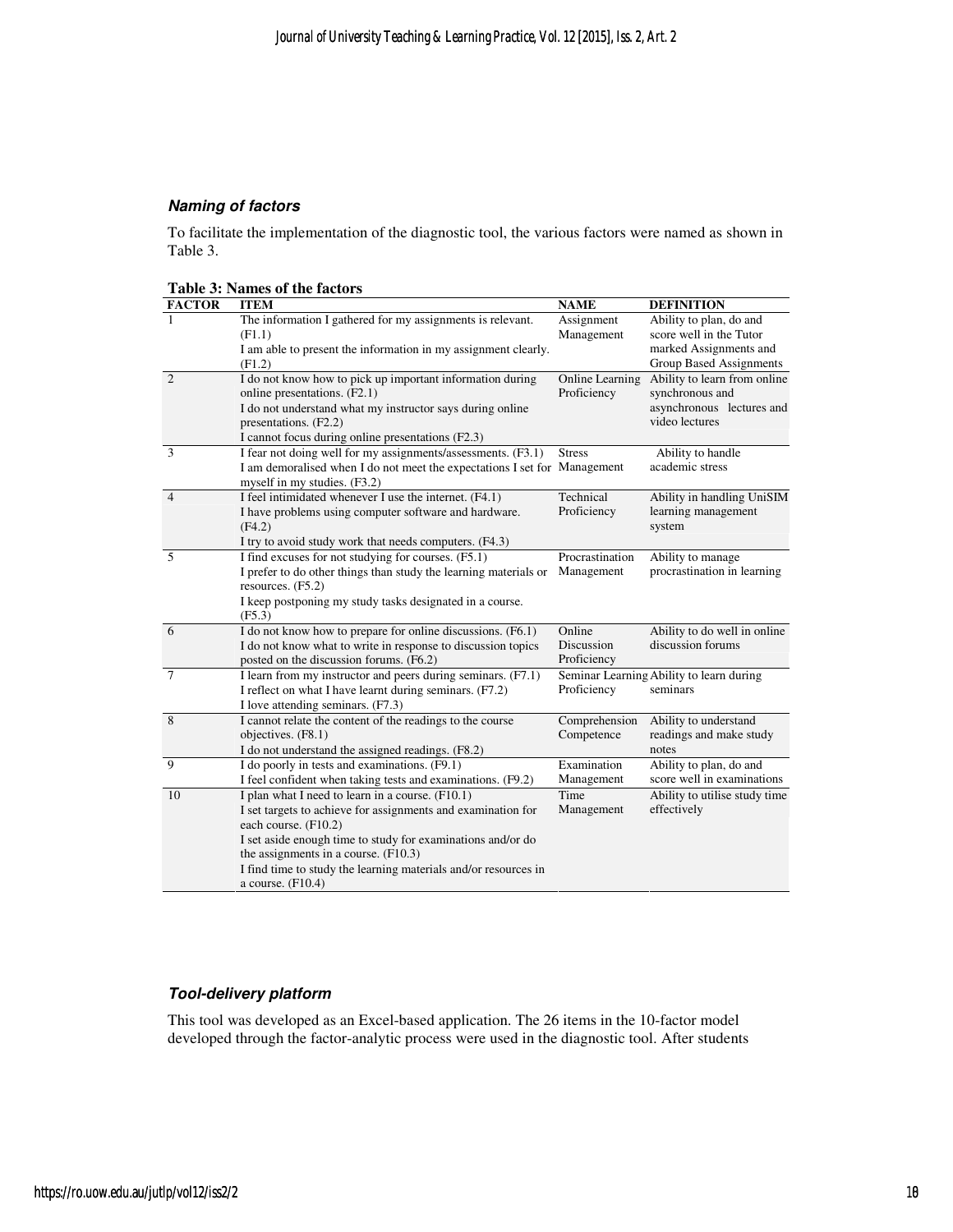completed the diagnostic tool, they were given a report on how well they had done in each of the 10 domains. The content of the report included:

- a) The respondent's mean score in each of the domains with reference from the corresponding mean score from the survey-validation population (Table 4).
- b) The domains in which the respondent might be weak, taking the mean score of the subpopulation of respondents who scored a GPA of less than 2.0 out of a total of 5.0 (Table 5).
- c) The domains in which the respondent was doing well, taking the top 30th percentile score as a reference (Table 6).

 Students who had taken the diagnostic test could then focus on strengthening the self-directed skills in which they were weak, as detailed in the report (Figure 2).

|        | Table 4: Mean score in each domain for all respondents |                     |          |                |              |                                                                                             |              |              |                                |              |                       |  |
|--------|--------------------------------------------------------|---------------------|----------|----------------|--------------|---------------------------------------------------------------------------------------------|--------------|--------------|--------------------------------|--------------|-----------------------|--|
|        |                                                        |                     | Online   |                |              |                                                                                             | Online       | Seminar      |                                |              |                       |  |
|        |                                                        | Assignment learning |          | <b>Stress</b>  |              | Technical Procrastination discussion learning                                               |              |              | Comprehension Examination Time |              |                       |  |
|        |                                                        |                     |          |                |              | management proficiency management proficiency management proficiency proficiency competence |              |              |                                |              | management management |  |
|        |                                                        |                     |          |                |              |                                                                                             |              |              |                                |              |                       |  |
| N      | Valid                                                  | 1219                | 1219     | 1219           | 1219         | 1219                                                                                        | 1219         | 1219         | 1219                           | 1219         | 1219                  |  |
|        | Missin                                                 | $\mathbf{0}$        | $\Omega$ | $\overline{0}$ | $\mathbf{0}$ | $\theta$                                                                                    | $\mathbf{0}$ | $\mathbf{0}$ | $\theta$                       | $\mathbf{0}$ | $\mathbf{0}$          |  |
|        | g                                                      |                     |          |                |              |                                                                                             |              |              |                                |              |                       |  |
| Mean   |                                                        | 4.8794              | 4.0850   | 2.4471         | 5.2382       | 4.8048                                                                                      | 4.4147       | 5.087        | 4.5422                         | 4.1579       | 5.2240                |  |
| Median |                                                        | 5.0000              | 4.0000   | 2.0000         | 5.3333       | 5.0000                                                                                      | 4.5000       | 5.000        | 4.5000                         | 4.0000       | 5.2500                |  |
| Std.   |                                                        | .95454              | 1.3924   | 1.1397         | 1.1951       | 1.22611                                                                                     | 1.3537       | .9415        | 1.18819                        | 1.2218       | .93656                |  |
|        | Deviation                                              |                     |          |                |              |                                                                                             |              |              |                                |              |                       |  |
|        | Minimum                                                | 1.50                | 1.00     | 1.00           | 1.00         | 1.00                                                                                        | 1.00         | 1.67         | 1.00                           | 1.00         | 1.75                  |  |
|        | Maximum                                                | 7.00                | 7.00     | 7.00           | 7.00         | 7.00                                                                                        | 7.00         | 7.00         | 7.00                           | 7.00         | 7.00                  |  |

# **Table 4: Mean score in each domain for all respondents**

#### **Table 5: Mean score in each domain for all respondents who had a CGPA between 0 and 2**

| What is your |      |        |                     |          |                |          |                                                                                                                                              |                |          |                                |                       |                |
|--------------|------|--------|---------------------|----------|----------------|----------|----------------------------------------------------------------------------------------------------------------------------------------------|----------------|----------|--------------------------------|-----------------------|----------------|
| current      |      |        |                     |          |                |          |                                                                                                                                              |                |          |                                |                       |                |
| Cumulative   |      |        |                     |          |                |          |                                                                                                                                              |                |          |                                |                       |                |
| Grade Point  |      |        |                     | Online   |                |          |                                                                                                                                              | Online         | Seminar  |                                |                       |                |
| Average      |      |        | Assignment learning |          | <b>Stress</b>  |          | Technical Procrastination discussion learning<br>management proficiency management proficiency management proficiency proficiency competence |                |          | Comprehension Examination Time | management management |                |
| (CGPA)?      |      |        |                     |          |                |          |                                                                                                                                              |                |          |                                |                       |                |
| $O -$        | N    | Valid  | 42                  | 42       | 42             | 42       | 42                                                                                                                                           | 42             | 42       | 42                             | 42                    | 42             |
| 1.9          |      | Missin | $\mathbf{0}$        | $\theta$ | $\overline{0}$ | $\theta$ | $\overline{0}$                                                                                                                               | $\overline{0}$ | $\theta$ | $\theta$                       | $\overline{0}$        | $\overline{0}$ |
| 9            |      | g      |                     |          |                |          |                                                                                                                                              |                |          |                                |                       |                |
|              | Mean |        | 4.4524              | 3.8095   | 2.2262         | 4.7460   | 4.4286                                                                                                                                       | 4.1786         | 4.6429   | 4.1786                         | 3.2381                | 4.6845         |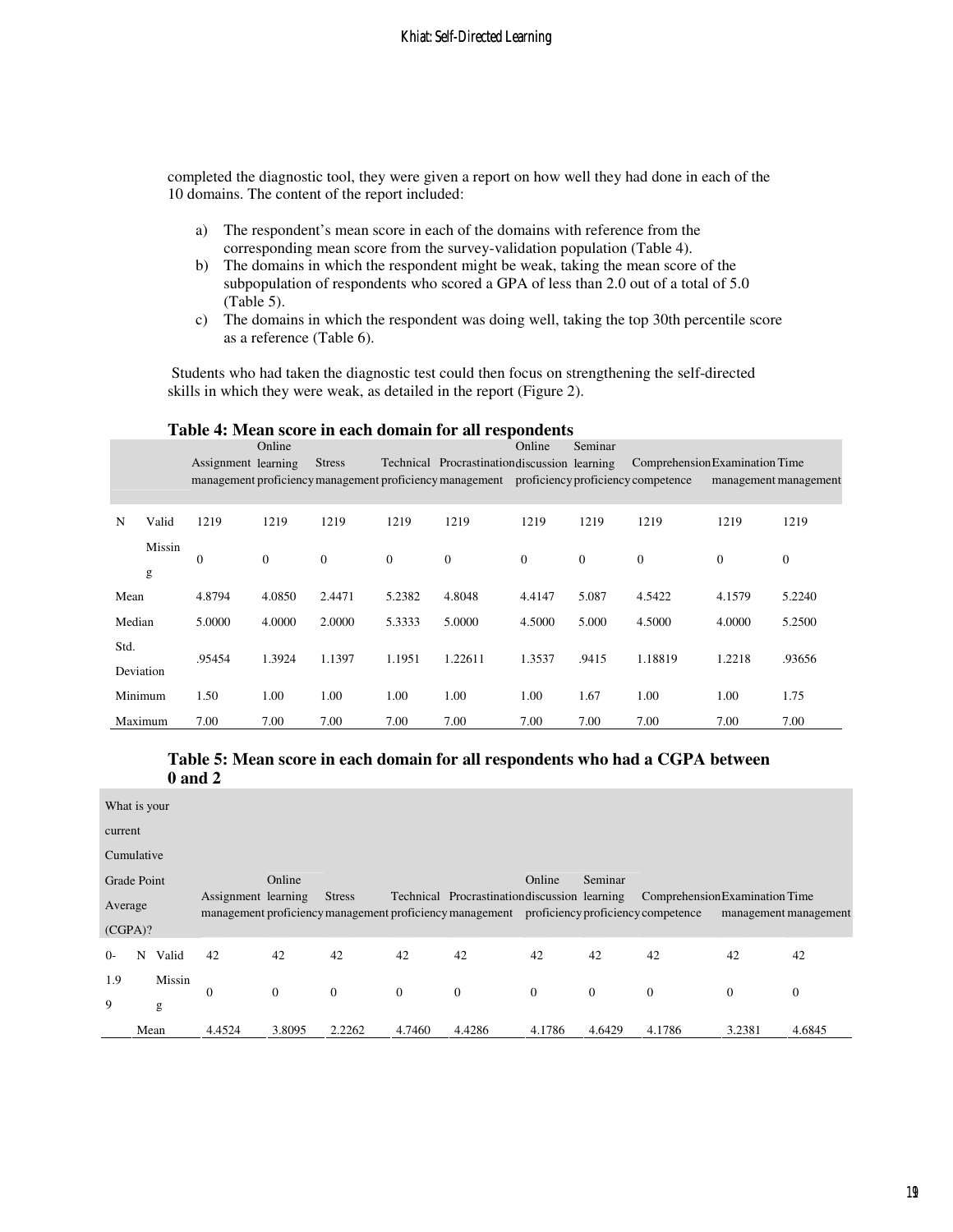|            |        |                     | Online       |                  |              |                                                                                             | Online       | Seminar  |                                |                |                       |
|------------|--------|---------------------|--------------|------------------|--------------|---------------------------------------------------------------------------------------------|--------------|----------|--------------------------------|----------------|-----------------------|
|            |        | Assignment learning |              | <b>Stress</b>    |              | Technical Procrastination discussion learning                                               |              |          | Comprehension Examination Time |                |                       |
|            |        |                     |              |                  |              | management proficiency management proficiency management proficiency proficiency competence |              |          |                                |                | management management |
|            |        |                     |              |                  |              |                                                                                             |              |          |                                |                |                       |
| N          | Valid  | 1219                | 1219         | 1219             | 1219         | 1219                                                                                        | 1219         | 1219     | 1219                           | 1219           | 1219                  |
|            | Missin | $\mathbf{0}$        | $\mathbf{0}$ | $\boldsymbol{0}$ | $\mathbf{0}$ | $\mathbf{0}$                                                                                | $\mathbf{0}$ | $\theta$ | $\mathbf{0}$                   | $\overline{0}$ | $\boldsymbol{0}$      |
|            | g      |                     |              |                  |              |                                                                                             |              |          |                                |                |                       |
| Percentile | 10     | 4.0000              | 2.0000       | 1.0000           | 3.6667       | 3.0000                                                                                      | 2.5000       | 3.6667   | 3.0000                         | 2.5000         | 4.0000                |
| S          | 20     | 4.0000              | 3.0000       | 1.5000           | 4.0000       | 3.6667                                                                                      | 3.0000       | 4.3333   | 3.5000                         | 3.0000         | 4.5000                |
|            | 30     | 4.5000              | 3.3333       | 2.0000           | 4.6667       | 4.0000                                                                                      | 4.0000       | 4.6667   | 4.0000                         | 3.5000         | 4.7500                |
|            | 40     | 4.5000              | 4.0000       | 2.0000           | 5.0000       | 4.3333                                                                                      | 4.0000       | 5.0000   | 4.0000                         | 4.0000         | 5.0000                |
|            | 50     | 5.0000              | 4.0000       | 2.0000           | 5.3333       | 5.0000                                                                                      | 4.5000       | 5.0000   | 4.5000                         | 4.0000         | 5.2500                |
|            | 60     | 5.0000              | 4.3333       | 2.5000           | 6.0000       | 5.3333                                                                                      | 5.0000       | 5.3333   | 5.0000                         | 4.5000         | 5.5000                |
|            | 70     | 5.5000              | 5.0000       | 3.0000           | 6.0000       | 5.6667                                                                                      | 5.5000       | 5.6667   | 5.0000                         | 5.0000         | 5.7500                |
|            | 80     | 6.0000              | 5.3333       | 3.0000           | 6.3333       | 6.0000                                                                                      | 6.0000       | 6.0000   | 6.0000                         | 5.0000         | 6.0000                |
|            | 90     | 6.0000              | 6.0000       | 4.0000           | 6.6667       | 6.3333                                                                                      | 6.0000       | 6.0000   | 6.0000                         | 6.0000         | 6.2500                |

# **Table 6: Percentile values of each factor**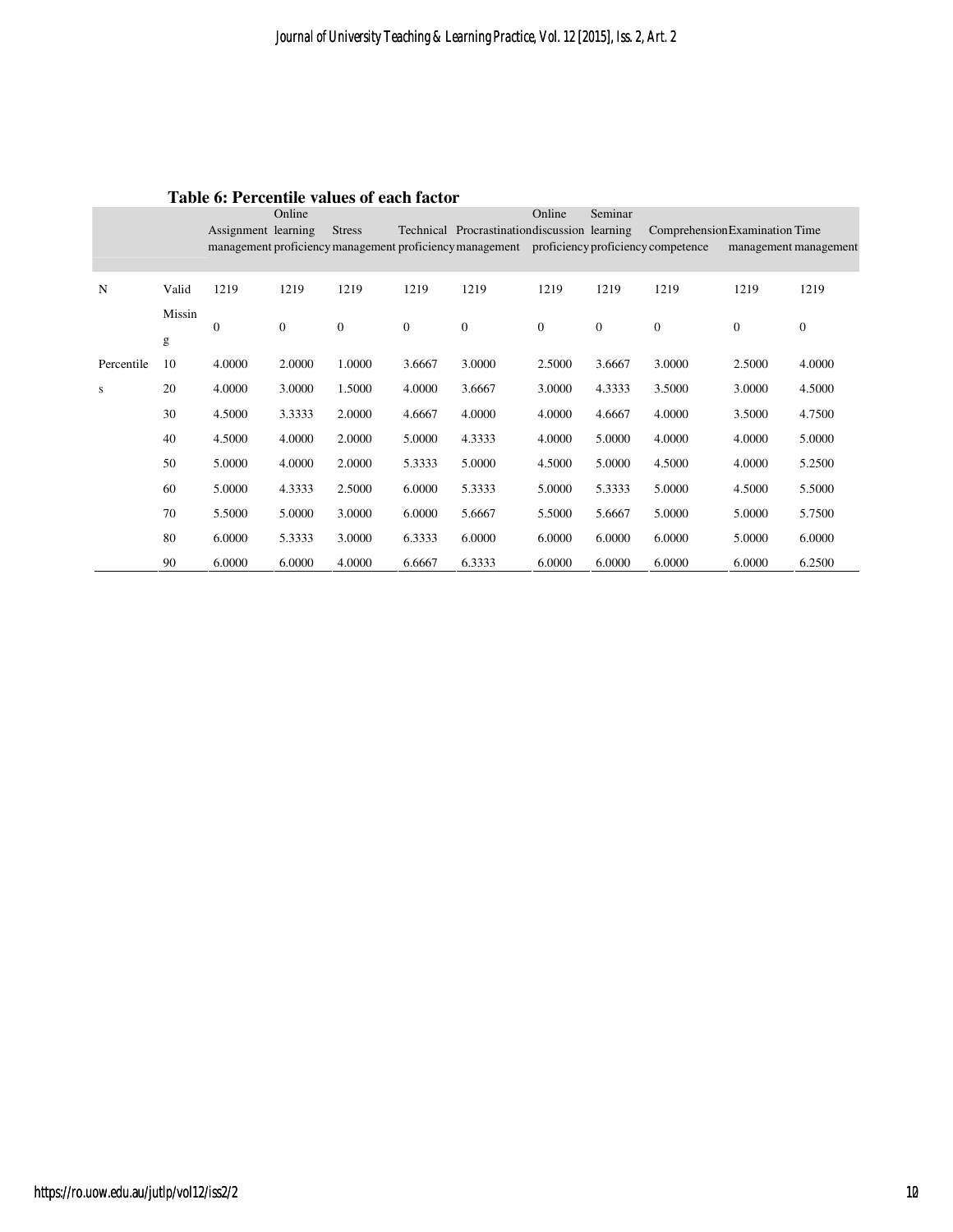|                                      |                 | <b>The</b><br>sample's   | Average score of<br>participants in<br>sample who did |                                                                                                                                            |
|--------------------------------------|-----------------|--------------------------|-------------------------------------------------------|--------------------------------------------------------------------------------------------------------------------------------------------|
| Study and self-regulation            | Your<br>average | average<br>score         | not do well in<br>studies (CGPA                       |                                                                                                                                            |
| skill                                | score           | $(N=1,219)$              | less than 2)                                          | <b>Description of each domain</b>                                                                                                          |
|                                      |                 | 7 (very high competence) | Scores range from 1 (very low competence) to          |                                                                                                                                            |
| <b>Assignment management</b>         | 7.0             | 4.9                      | 4.5                                                   | Assignment management refers to your<br>ability to plan, do and score well in your<br>TMAs and GBAs.                                       |
| <b>Online learning proficiency</b>   | 6.3             | 4.1                      | 3.8                                                   | Online learning proficiency refers to your<br>ability to learn from online synchronous<br>and asynchronous lectures and video<br>lectures. |
| <b>Stress management</b>             | 6.5             | 2.4                      | 2.2                                                   | Stress management refers to how well you<br>handle academic stress.                                                                        |
| <b>Technical proficiency</b>         | 1.7             | 5.2                      | 4.7                                                   | Technical proficiency refers to your ability<br>to handle the UniSIM learning-<br>management system.                                       |
| <b>Procrastination management</b>    | 1.0             | 4.8                      | 4.4                                                   | Procrastination management refers to how<br>well you manage procrastination in<br>learning.                                                |
| <b>Online discussion proficiency</b> | 6.5             | 4.4                      | 4.2                                                   | Online discussion proficiency refers to<br>your ability to do well in online discussion<br>forums.                                         |
| <b>Seminar learning proficiency</b>  | 6.3             | 5.1                      | 4.6                                                   | Seminar learning proficiency refers to how<br>effectively you learn during seminars.                                                       |
| <b>Comprehension competence</b>      | 7.0             | 4.5                      | 4.2                                                   | Comprehension competence refers to your<br>ability to understand your readings and<br>make study notes.                                    |
| <b>Examination management</b>        | 6.5             | 4.2                      | 3.2                                                   | Examination management refers to your<br>ability to plan, do and score well in your<br>examinations.                                       |
| Time management                      | 1.5             | 5.2                      | 4.7                                                   | Time management refers to your ability to<br>use your study time effectively.                                                              |

B) The two tables below shows the areas where you are performing well or you might be lacking.

| You are doing well in these areas,<br>as your average score belongs to the                 | Assignment<br>management            | Online<br>learning<br>proficiency         | <b>Stress</b><br>management |                                  |                                   |
|--------------------------------------------------------------------------------------------|-------------------------------------|-------------------------------------------|-----------------------------|----------------------------------|-----------------------------------|
| top 30% score in the sample.                                                               | Online<br>discussion<br>proficiency | <b>Seminar</b><br>learning<br>proficiency | Comprehension<br>competence | <b>Examination</b><br>management |                                   |
|                                                                                            |                                     |                                           |                             |                                  |                                   |
| You might need some help in these<br>areas, as your average score is                       |                                     |                                           |                             | <b>Technical</b><br>proficiency  | <b>Procrastination management</b> |
| equivalent to or less than those in<br>the sample who did not do well in<br>their studies. |                                     |                                           |                             |                                  | Time management                   |

**Figure 2: Learning-diagnostic test report**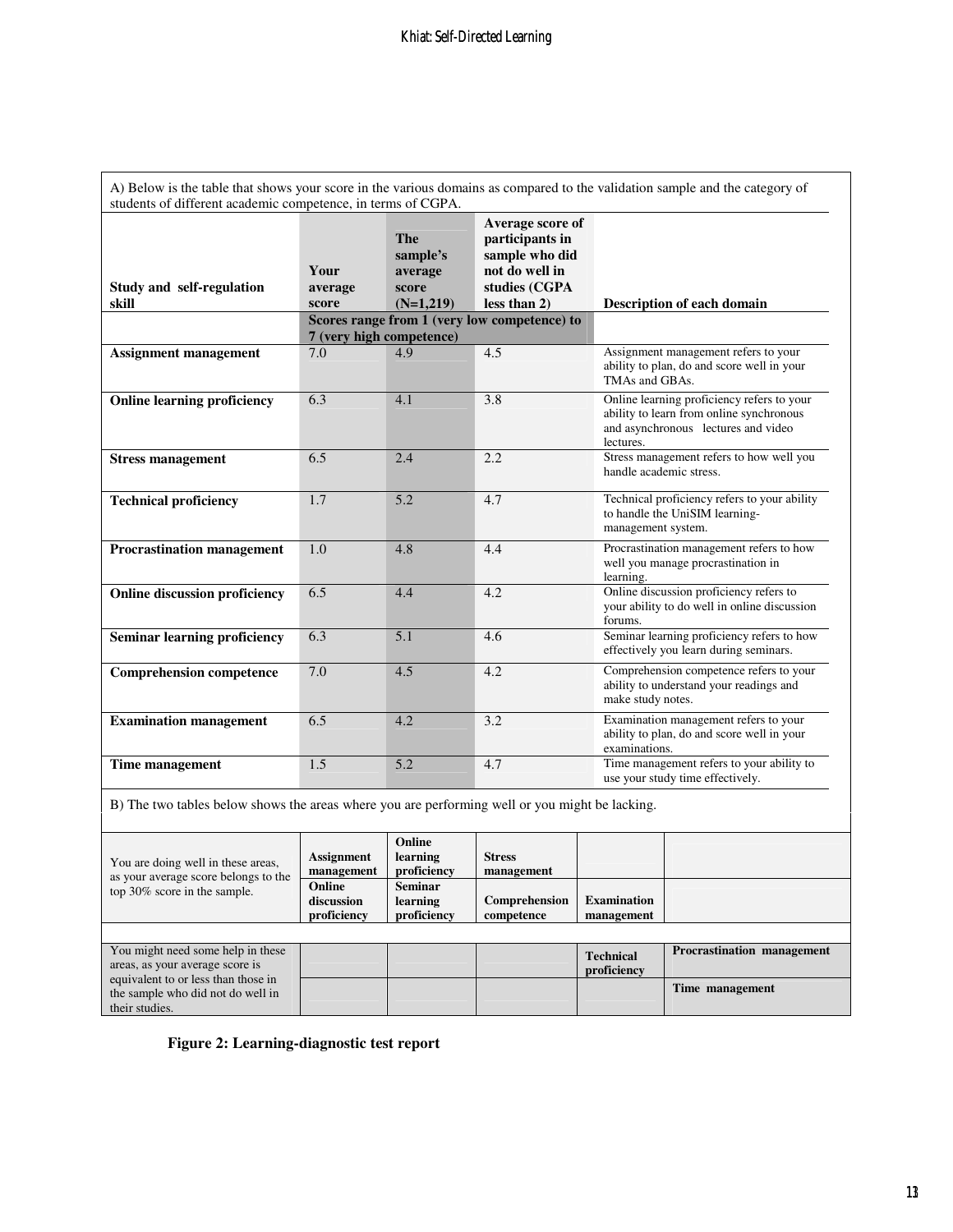# **Conclusion**

This research detailed the design and validation of a learning-diagnostic tool that aims to help students do well in their learning journey at UniSIM. This learning-diagnostic tool serves as the first line of self-diagnosis for students to understand their own learning needs. However, it should be kept in mind that this tool cannot be the sole mechanism to help students identify their weaknesses in self-directed learning skills. At UniSIM, a comprehensive network of detection and intervention, operated by associate faculty members, instructors and counsellors, is available to help students who are not performing well in their learning.

# **References**

Ambrose, S, Bridges, M, DiPietro, M, Lovett, M & Norman, M 2010. *How Learning Works: Seven Research-Based Principles for Smart Teaching*, Jossey-Bass, San Francisco.

Baker, S, Chard, D, Ketterlin-Geller, L, Apichatabutra, C & Doabler, C 2009. Teaching writing to at-risk students: The quality of evidence for self-regulated strategy development. *Exceptional Children,* vol 75, pp. 303-318.

Brockett, R G, Hiemstra, R 1991. *Self-direction in Learning: Perspectives in Theory, Research, and Practice*, Routledge, London.

Byrd, K L & Macdonald, G 2005. Defining college readiness from the inside out: First-generation college student perspectives. *Community College Review,* vol. 33, no. 1, 22-30.

Candy, P C 1991. *Self-Direction for Lifelong Learning. A Comprehensive Guide to Theory and Practice*, Jossey-Bass, San Francisco.

Caffarella, R S 1993. Self-directed learning. *New Directions for Adult and Continuing Education*, 1993, pp. 25-35.

Cleary, T, Platten, P & Nelson, A 2008. Effectiveness of the self-regulation empowerment program with urban high school students. *Journal of Advanced Academics,* vol. 20, pp. 70-107.

Cofer, J & Somers, P 2000. Within-year persistence of students at two-year colleges. *Community College Journal of Research and Practice*, vol. 24, no. 10, pp. 785-807.

Derby, D & Smith, T 2004. An orientation course and community college retention. *Community College Journal of Research and Practice*, vol. 28, pp. 763-773.

Doyle, T 2008. *Helping Students Learn in a Learner-Centered Environment. A Guide to Facilitating Learning in Higher Education*, Stylus, Sterling, VA.

Duijnhouwer, H, Prins, F J & Stockking, K M 2010. Progress feedback effects on students' writing mastery goal, self-efficacy beliefs, and performance. *Educational Research and Evaluation*, vol. 16, pp. 53-74.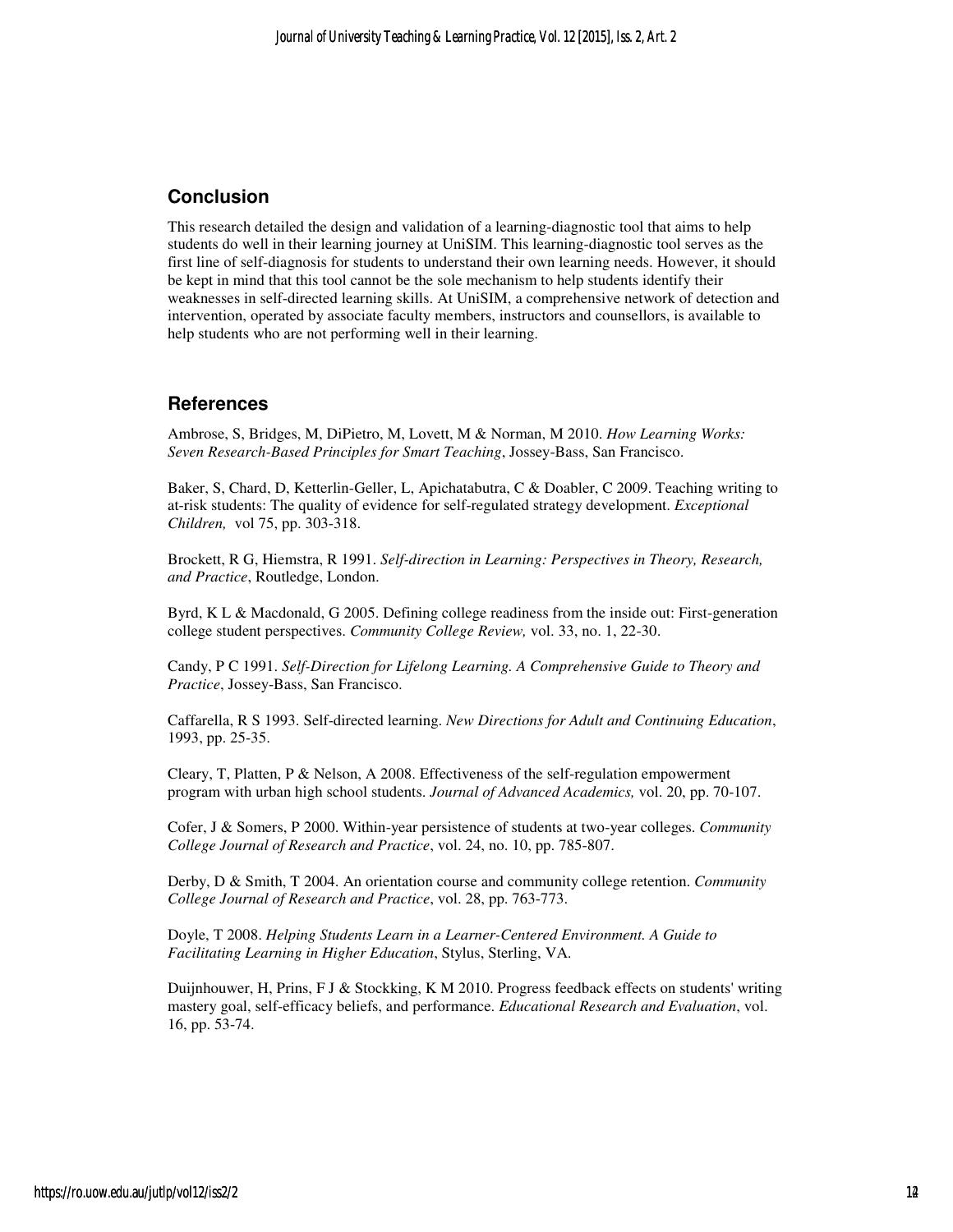Garrison, D R 1997. Self-directed learning: toward a comprehensive model. *Adult Education Quarterly*, vol. 48, no. 1, pp. 18-33.

Gibson, M, Hauf, P & Long, B S 2011. Reflective practice in service learning: Possibilities and limitations. *Education & Training*, vol. 53, no. 4, pp. 284-296.

Graham, S & Harris, K R 2005. Improving the writing performance of young struggling writers: Theoretical and programmatic research from the Center on Accelerating Student Learning. *Journal of Special Education*, vol. 39, no. 1, pp. 19-33.

Hofer, B, Yu, S & Pintrich, P 1998. Teaching college students to be self–regulated learners. In Schunk, D & Zimmerman, B (eds.), *Self-regulated Jearning: From teaching to self-reflective practice,* pp. 57-85, Guilford Press, New York.

Howell, C L 2001. Facilitating responsibility for learning in adult community college students*. Catalyst,* vol. 32, no. 1, pp. 18-20.

Jossberger, H, Brand-Gruwel, S, Boshuizen, H & Wiel, M 2010. The challenge of self-directed and self-regulated learning in vocational education: a theoretical analysis and synthesis of requirements. *Journal of Vocational Education and Training*, vol. 62, no. 4, pp. 415-440.

Knox, A B 1986. *Helping Adults Learn*, Jossey-Bass, San Francisco.

Knowles, M S 1975. *Self-directed Learning*, Association Press, New York.

Knowles, M, Holton, E F & Swanson, R A 2005. *The Adult Learner: The definitive classic in* 

*adult education and human resource development* (6th ed.), Elsevier, Burlington, MA.

Labuhn, A S, Zimmerman, B J & Hasselhorn, M 2010. Enhancing students' self-regulation and mathematics performance: The influence of feedback and self-evaluative standards. *Metacognition and Learning*, vol. 5 no. 2, pp. 173-194.

Lee, J Q, McInerney, D M & Liem, G A 2010. The relationship between future goals and achievement goal orientations: An intrinsic-extrinsic motivation perspective. *Contemporary Educational Psychology*, vol. 35, no. 4, pp. 264-279.

Merriam, S B 2001. Andragogy and self-directed learning. *New Directions for Adult and Continuing Education,* vol. 89, pp. 3-14.

Merriam, S B & Caffarella, R S 1999. *Learning in Adulthood*, Jossey-Bass, San Francisco.

Newman, R 2008. Adaptive and nonadaptive help seeking with peer harassment: An integrative perspective of coping and self-regulation. *Educational Psychologist,* vol. 43, pp. 1-15.

Patrick, H, Ryan, A M & Kaplan, A 2007. Early adolescents' perceptions of the classroom social environment, motivational beliefs, and engagement. *Journal of Educational Psychology*, vol. 99, no. 1, pp. 83-98.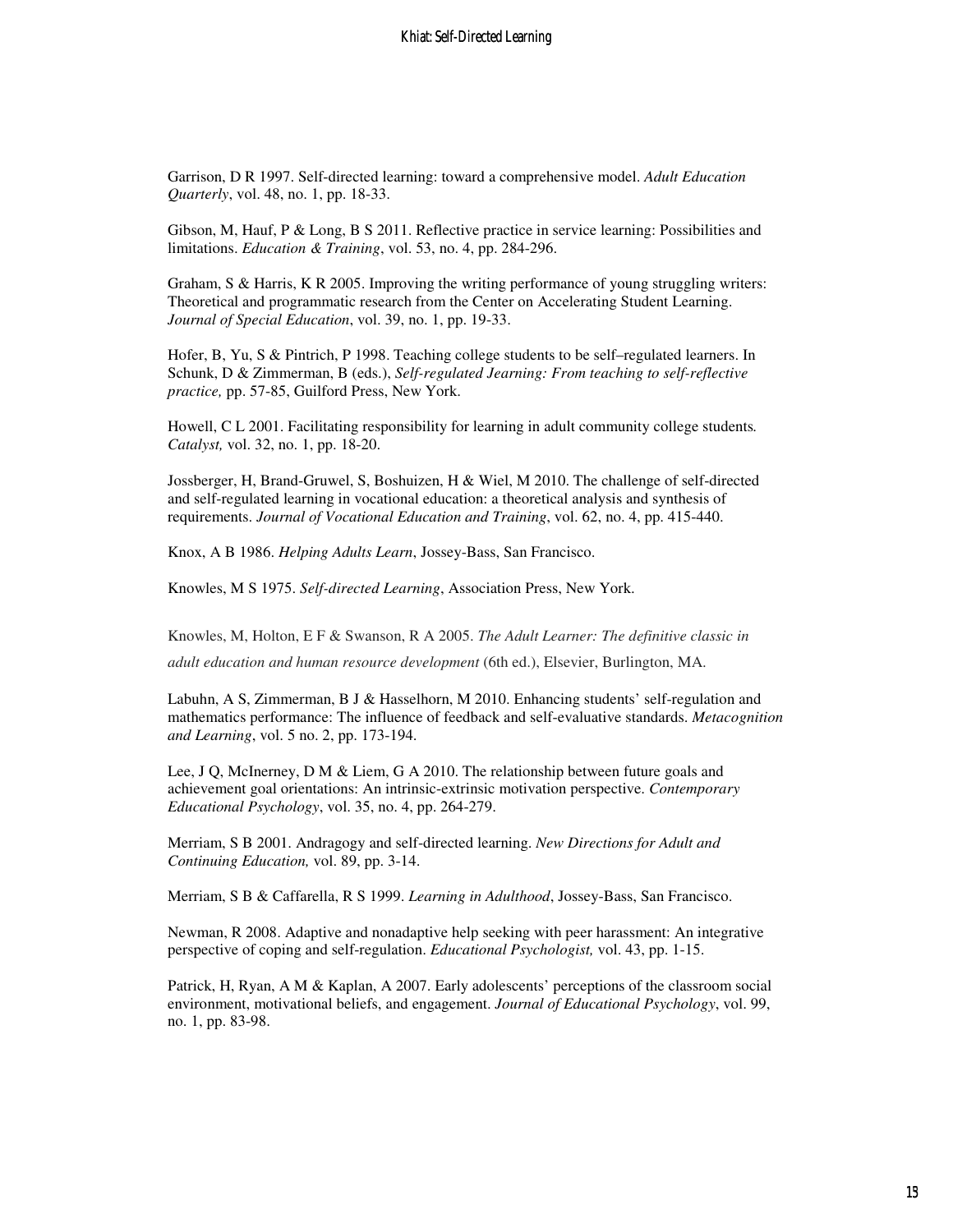Pintrich, P 2000. Multiple goals, multiple pathways: The role of goal orientation in learning and achievement. *Journal of Educational Psychology*, vol. 92, pp. 544-555.

Pintrich, P 2004. A conceptual framework for assessing motivation and self–regulated learning in college students. *Educational Psychology Review*, vol. 16, pp. 385-407.

Paris, S G & Paris, A H (2001). Classroom applications of research on self-regulated learning. *Educational Psychologist*, 36, 89-91.

Perels, F, Dignath, C & Schmitz, B 2009. Is it possible to improve mathematical achievement by means of self-regulation strategies? Evaluation of an intervention in regular math classes. *European Journal of Psychology of Education*, vol. 24, pp. 17-31.

Pressley, M & Woloshyn, V 1995. *Cognitive strategy instruction that really improves children's academic performance* (2nd ed.), Brookline, Cambridge, MA.

Robertson, J 2011. The educational affordances of blogs for self-directed learning. *Computers and Education*, vol. 57, pp. 1628-1644.

Saks, K & Leijen, Ä 2014. Distinguishing Self-Directed and Self-Regulated Learning and Measuring them in the E-learning Context. *Procedia – Social and Behavioral Sciences*, vol. 112, pp. 190- 98.

Schunk, D H 1996. Goal and self-evaluative influences during children's cognitive skill learning. *American Educational Research Journal*, vol. 33, pp. 359-382.

Schunk, D H 2001. Social cognitive theory and self-regulated learning. In Zimmerman, B J & Schunk, D H (eds.), *Self-regulated Learning and Academic Achievement: Theoretical Perspectives*, Lawrence Erlbaum Associates, Mahwah, NJ.

Vander Zanden, J W, Crandell, T L & Crandell, C H 2007. *Human Development* (8th ed.), McGraw-Hill Higher Education, Boston.

Wang, M T & Holcombe, R 2010. Adolescents' perceptions of school environment, engagement, and academic achievement in middle school. *American Educational Research Journal*, vol. 47, no. 3, pp. 633-662.

Wigfield, A, Guthrie, J, Perencevich, K, Taboada, A, Klauda, S, McRae, A & Barbosa, P 2008. Role of reading engagement in mediating effects of reading comprehension instruction on reading outcomes. *Psychology in the Schools*, vol. 45, pp. 432-445.

Zimmerman, B J (2000). Attaining self-regulation: A social cognitive perspective. In Boekaerts, M, Pintrich, P R & Zeidner, M (eds.), *Handbook of Self-regulation*, Academic Press, San Diego.

Zimmerman, B J 2004. Sociocultural influence and students' development of academic selfregulation: A social-cognitive perspective. In McInerney, D M & Van Etten, S (eds.), *Big Theories Revisted* (pp.139-164), Information Age, Greenwich, CT.